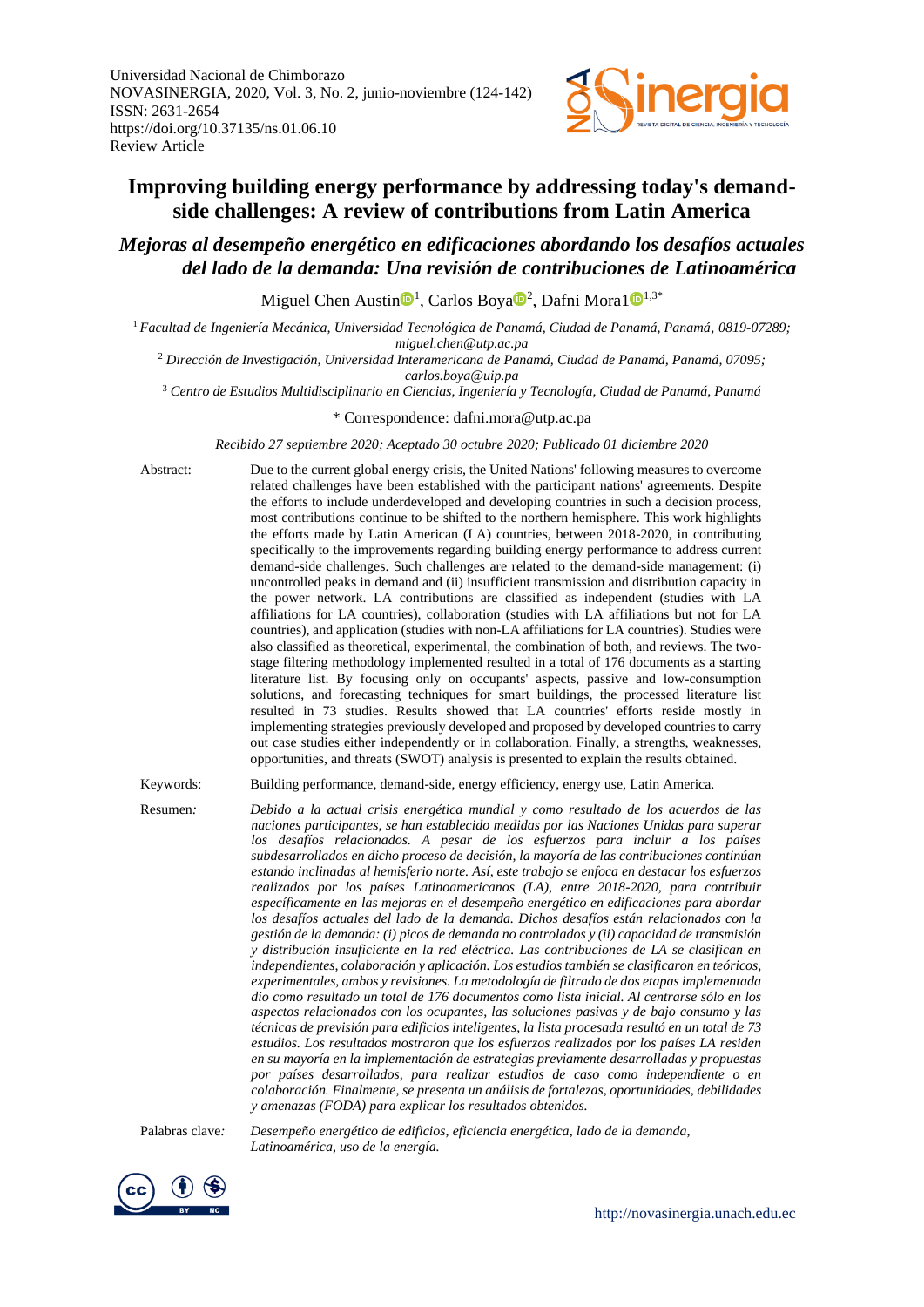# Unach **MACIONAL DI**

# **1 Introduction**

The current global energy crisis has encouraged researchers and developers since the United Nations (UN) established the Sustainable Development Goals (SDGs) agreed upon in 2015. Within these SDG, three are directly related to achieving more sustainable strategies in the energy sector. The seventh SDG, affordable and clean energy, was set to increment clean energy access, energy efficiency, and renewable energy usage. The eleventh SDG focuses on the sustainability of cities and communities. The twelfth SDG looks for collective efforts to promote people's sense of responsibility regarding water consumption, energy, and food consumption.

The transition to systems with a more significant share of renewable energy and decarbonization pathways is a global phenomenon. That involves paradigm shifts in energy infrastructure, markets, and innovative business models. Renewable energy sources are dependent on the climate. Their incorporation into a grid system must be necessary and maintain the market's supply and demand conditions. Possible ways of integration and implementation can be considered, such as creating policies, energy efficiency strategies measures and indicators, on-site generation technologies, demand-side management, and storage systems.

Latin America and the Caribbean (LAC) countries have developed different paths by achieving energy efficiency with a diverse degree of implementation and compliance (OLADE, BID, & CEPAL, 2017). The categorization of types of energy efficiency policies and initiatives in LAC has been described on the International Renewable Energy Agency (IRENA) webpage (International Renewable Energy Agency (IRENA), 2020).

LAC region is still trying to find adequate solutions according to the local climate, cultural, social, technical, and economic context. Policies and regulatory measures regarding energy usage have been implemented over the last decade. Some LAC countries as Panama, Costa Rica, Argentina, Brazil, Chile, Colombia, Ecuador, Paraguay, Peru, and Uruguay have building energy efficiency regulations.

### **1.1 Motivation and objective**

The three SDG mentioned before can be achieved, to a great degree, by focusing on the demand-side management regarding energy-related challenges. Among these challenges are: (i) uncontrolled peaks in demand, which can increase the operating costs for energy companies and increase the electricity tariffs for consumers; and (ii) insufficient transmission and distribution capacity in the power network. In principle, both challenges can be addressed by controlling the energy demand of the building sector.



The control of the power demand at the building sector can be achieved by contributing to improving: (i) occupants' (consumers') behavior, (ii) more efficient passive and semi-passive solutions, (iii) systems' energy efficiency, (iv) power generation systems such as on-site renewable sources, and (v) energy storage methods. Such demand-side management can bring substantial benefits, such as cost reductions, more resilient power networks. While expensive upgrades to the power network can delay or prevent an increase in renewable variable on-site sources.

As shown in figure 1, it is known that most developed (developing) countries have already addressed these demand-side issues (Antonopoulos *et al.,* 2020). They have developed innovative strategies related to consumption and sustainability in the construction sector, thereby closing the gap to meet the UN SDG 2030 with these contributions. Other countries have adopted those contributions to perform case studies or serve as a framework to build strategies adjusted to local conditions. The latter is the case of some Latin American countries, agreeing to the UN SDG, present a more significant gap yet to meet such goals. Regardless of possible cultural or political drawbacks preventing underdeveloped countries from increasing the efforts towards reducing this gap, an increment in collaboration among European and Latin American countries can be spotted.

Therefore, this investigation focuses on performing a comprehensive review of recently reported literature regarding only Latin American countries and their actions in achieving the SDG to assess and classify most of their contributions in the past two years.

### **1.2 Scope and document structure**

This review extends to building applications from the demand-side perspective, only regarding the studies and investigations where LA countries play an essential role through (i) co-authorship (countries as collaboration), (ii) case studies in LA countries (countries as applications), and (iii) individual authorship (countries as independent).

The category "countries as collaboration" refers to developing a particular study where the co-authors' affiliations lie in a LA country. The Latin American contribution is made by collaboration only. However, the main study was made or applied somewhere outside LA countries. The category "countries as applications" refers to studies in which an LA country served as an application, i.e., an LA country used as a case study. Moreover, in which any LA country affiliation does not represent the primary coauthorship. Finally, the category "countries as independents" refers to studies where the primary coauthorship affiliation belongs to a LA country. Such studies are performed in a LA country.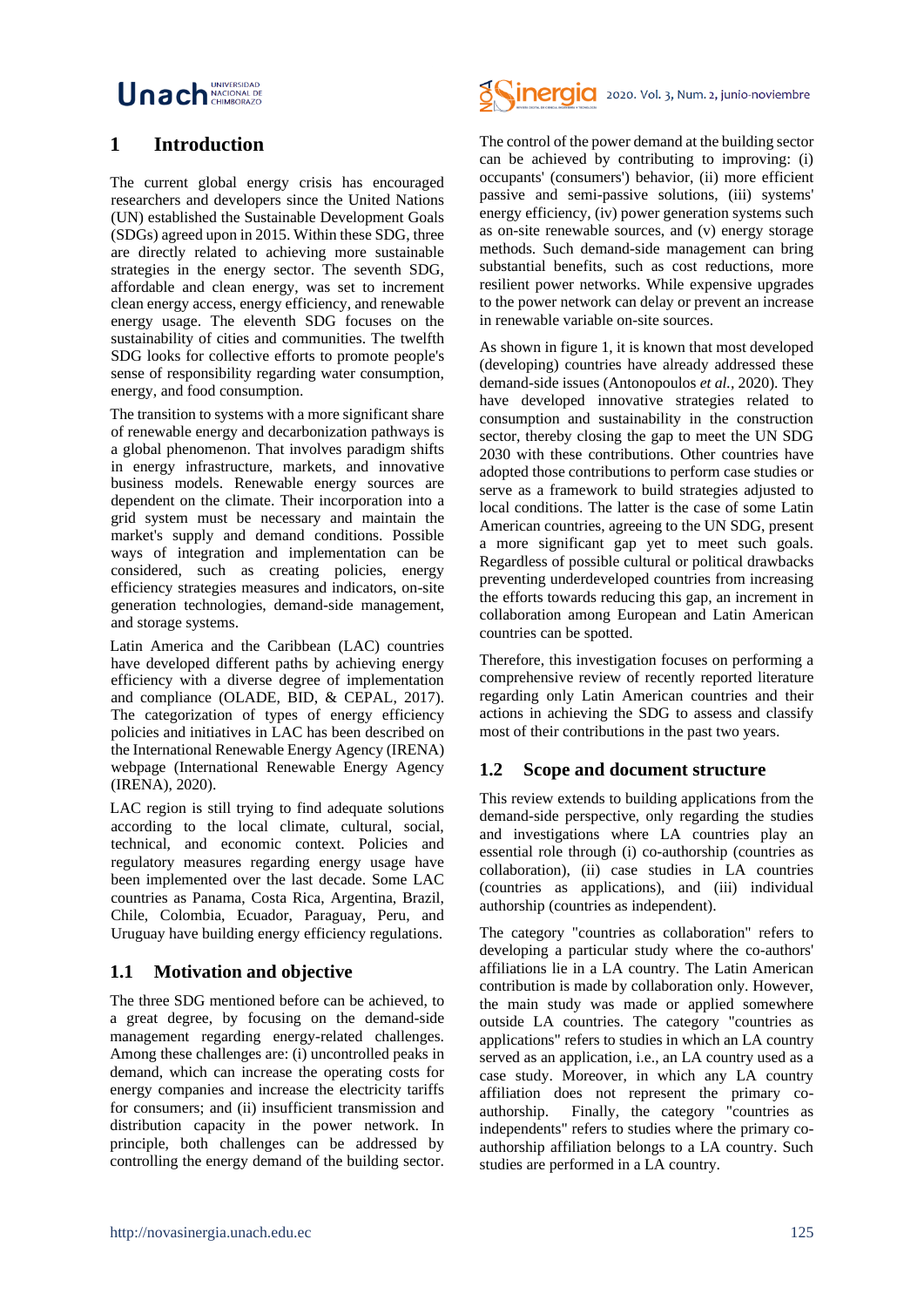



Figure 1: Latin America challenges compared with developed countries.

The research flow adopted here starts by recalling the challenges most countries face in trying to meet the SDG through research regarding energy building performance. The motivation, objective, and scope of conducting this review are established, followed by the methodology for data collection, filtering, and classification. The selected data (mostly research articles) is analyzed by strategies that improve buildings' energy performance, leading to globally assess the role and status of LA countries' contributions.

# **2 Methodology**

The methodology implemented here consists of three stages: data collection, process filtering, and classification to perform further analysis. Figure 2 presents a schematic with the overall procedure implemented to choose the final literature list. Here, three main search engines were employed by distinguishing the indexed quality: Scopus, JCR, and not Scopus nor JCR, i.e., Latindex, choosing publications only from the year 2018 to 2020.

# **2.1 Literature search strategy**

The literature search approach adopted here consisted of applying the Boolean operators in the combination of identified keywords. Three main co-words drive such keyword combination: "building energy performance," "demand-side," and "Latin American countries." These co-words can generate different keywords, as presented in figure 3. To relate the resulting keyword presented in figure 3, building

energy performance relates to every aspect of the building envelope and systems and its operation.

The factors influencing total energy use in buildings and the role of occupant behavior in buildings' energy consumption have been identified as causing the discrepancy between the designed and real total energy use in buildings (International energy agency & energy in buildings and communities program, 2016). Wei, Jones, & De Wilde (2014) showed at least 27 factors that influence occupants' behavior in residential buildings.

Different physical and behavioral characteristics regarding buildings (type, year of construction, floor area), weather, appliances and lighting, heating system, Domestic Hot Water (DHW) systems, households (age and number of household members, gender) have a relationship in driving residential electricity demand (Guerra-Santin *et al.*, 2010; Mora, Carpino, & De Simone, 2017; Mora, Carpino, & De Simone, 2015). In this matter, a recent study performed a robust sensitivity analysis to identify the most influential input variables by using a low-income house in Brazil and EnergyPlus-based simulations. The results showed that the most influential input variable for each criterion was: thermal transmittance and solar absorption of the roof and window ventilation area (Silva & Ghisi, 2020). The search for more energy-efficient systems, by passive and semipassive (or low-consumption) solutions, lead to the conception of greener buildings such as the ones categorized as Passive House, nearly Zero Energy Buildings (nZEB), Net Zero Energy Buildings (NZEB), and the Plus Energy Buildings (PEB). The incorporation of these highly energy-efficient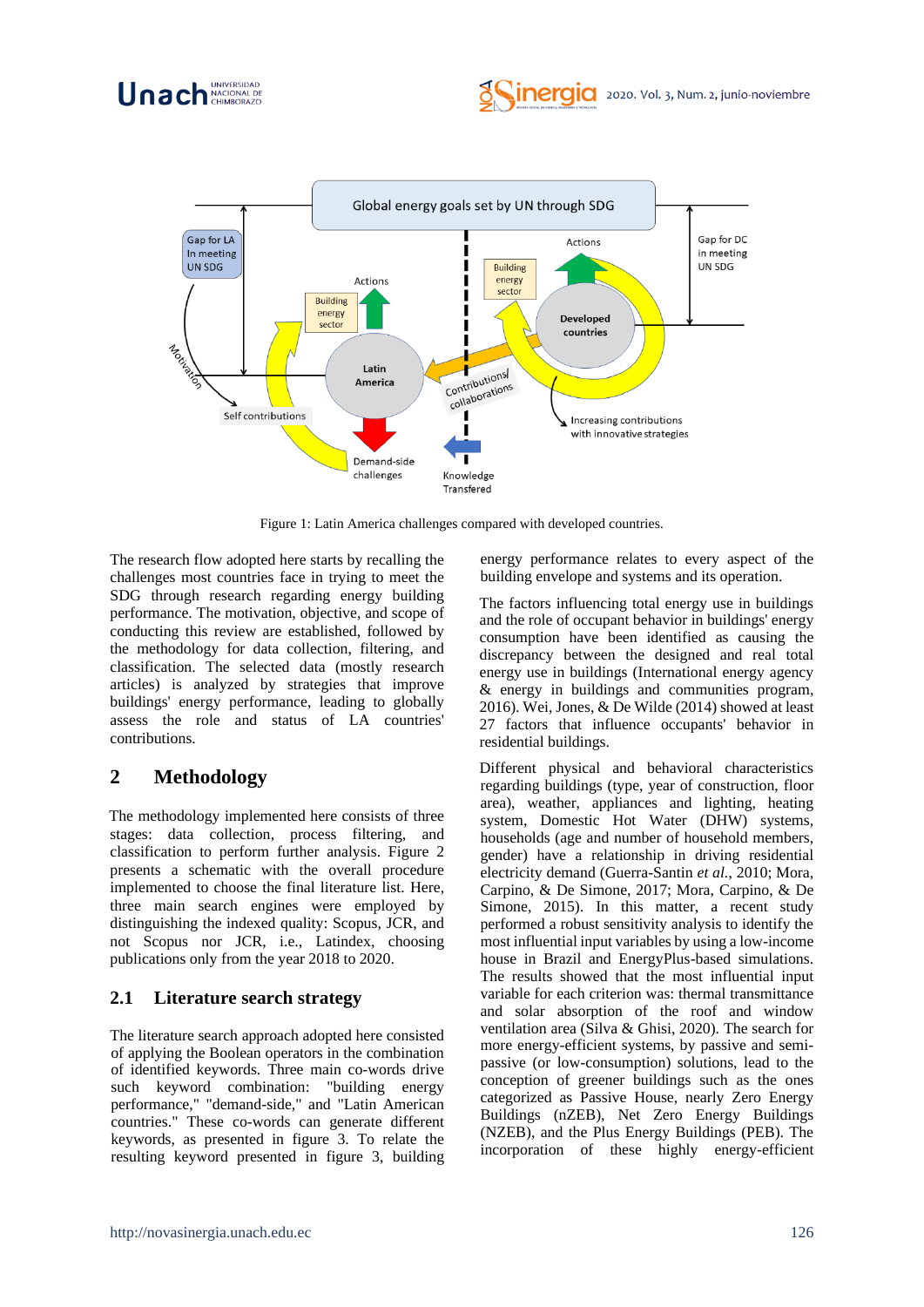

buildings by defining the ZEB concept is associated with the implementation of low-carbon power generation systems such as renewable energies, and consequently, the necessity of energy storage systems automation and domotic approaches to regulating indoor thermal comfort. However, fully automated buildings might not ensure indoor thermal comfort and reduce energy consumption (Energy in Buildings and Communities program, 2019). It has been shown that the more efficient the building systems and equipment, the more the energy consumption is influenced by occupants' behavior.

Furthermore, such energy-efficient systems controlled by occupant-centric-based domotics' aid might need to gather information about the building's current thermal and energy state and demand future weather information to accomplish more significant energy consumption reductions. This need for future weather data has led to the development of conventional forecasting techniques based on energy usage patterns, weather forecasting models, Bayesian-based approaches, and, more recently, the implementation of artificial intelligence.

Finally, the Demand Side Respond (DSR) is about efficient management of demand and energy sources by the customer. DSR strategies can be divided into three categories: time-based programs, incentivebased programs, and energy-saving behaviors (Khan, 2019). The concept of demand-side management has been used since the 1980s and has significantly impacted developing countries. However, technical requirements, such as the smart grid, including smart meters and real-time home energy-monitoring services, have not been widely implemented in developing countries (Khan, 2019). One of the Demand Side's fundamental challenges is the optimal electricity demand forecast in the short, medium, and



long term (Hernández & Baeza, 2019). Demand Side addresses commercial, industrial, and residential customers, where buildings are significant players. The short-term forecast issue stands out due to the need for a dynamic response to heterogeneous consumption and an electricity market with flexible rates in which supply and demand must be made promptly and automatically (Javed, Arshad, Wallin, Vassileva, & Dahlquist, 2012).

Moreover, the increasing development of more energy-efficient systems has led to better implementation of Bibliometric analysis

Once the initial database has been gathered by employing the co-word filtering, the metadata (title, abstract, and keywords). Each document is accessed to add a second filtering stage based on the BibTex files drawn from each search engine (figure 2). The same Boolean operators applied in the first filtering stage are employed again to the metadata at the second filtering stage. In this case, the resulting documents will contain only studies where LA countries have the role of "countries as independent" or "countries as application."

After performing the second filtering stage, utilizing a straightforward algorithm implementing the bib2df Package within the R Software, the resulting sample of processed literature list consisted of 176 documents (figure 4a). Most of the documents were published in 2020. Such an algorithm allowed for each document's association to a respective LA country. Brazil presented the most considerable number of publications (figure 4b). However, to further limit this study's analysis, only the literature regarding passive and low-consumption solutions, occupant behavior, and smart buildings was allowed.



Figure 2: Search methodology to fill the literature database.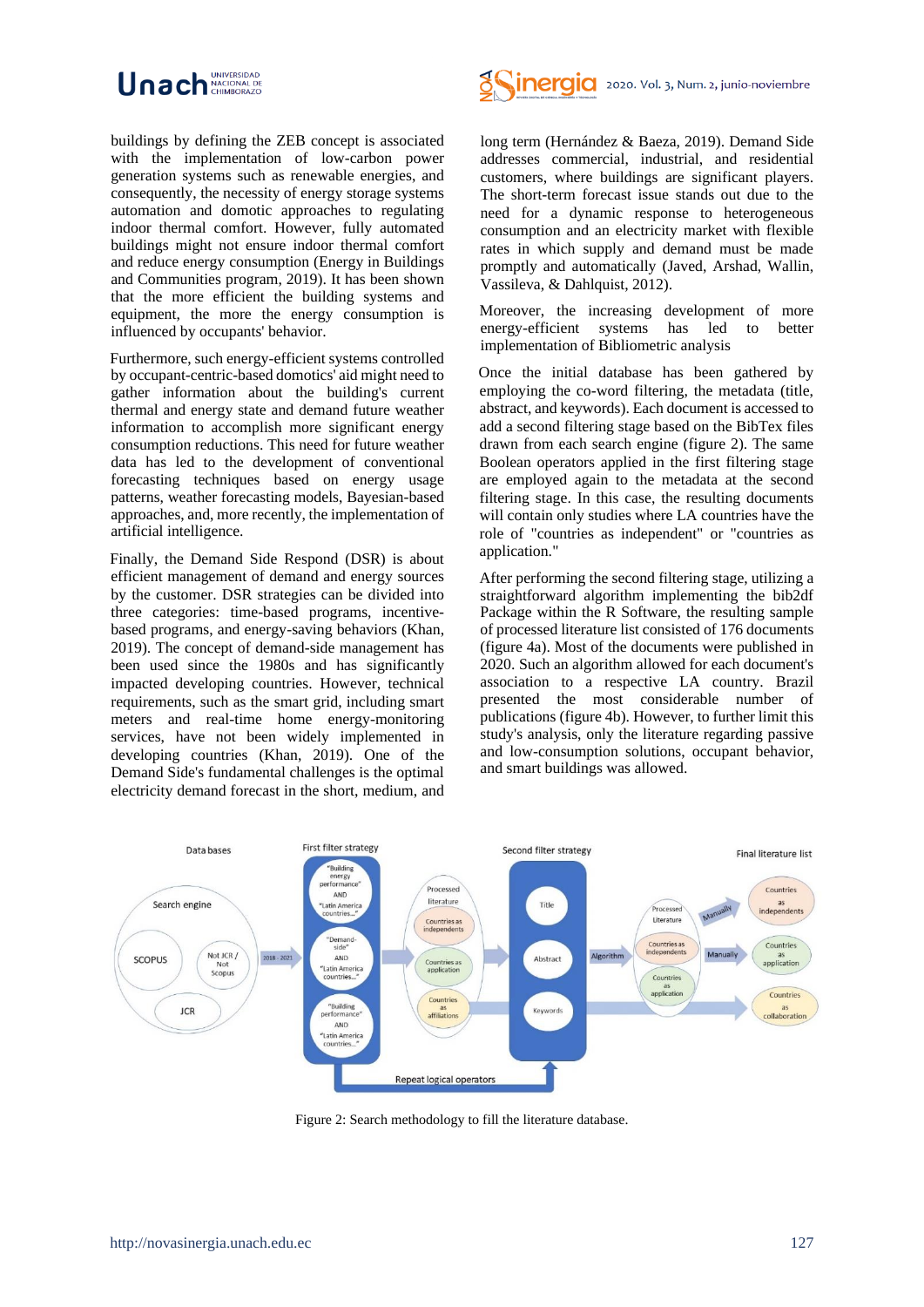



Figure 3: Co-word generation strategy for database search.



Figure 4: Data regarding countries as independent and as an application. (a) The total amount of publications per year. (b) Amount of publications per LA countries.

# **3 Results: Controlling the power demand in the building sector**

The effective demand-side management design strategy depends on identifying factors responsible for driving electricity demand for each building typology and use (residential, commercial, or others). Hereafter, all the studies encountered are further classified in a type of study as theoretical (T), experimental (E), both (T+E), and review (SoA). This before, only regarding: (i) occupants' behavior, (ii) passive and lowconsumption solutions, and (iii) forecasting techniques.

### **3.1 Occupants' behavior and aspects**

Occupants' behavior in buildings include several aspects and greatly influences energy consumption. However, Latin American countries have played a significant role in three main aspects (table 1): Occupancy state and profiling, energy usage, and occupants' comfort.

The energy-saving behaviors can be classified in two ways: investment behavior and curtailment behavior. The literature shows the success of energy-saving behavior strategies, reducing demand between 0.5% and 21.9%, with an average of 10.05% and a median of 8.2% (Khan, 2019).

#### **3.1.1 Occupant's preference**

Few LA countries have been found to perform studies regarding occupants' preferences. Bavaresco & Ghisi (2020) proposed a low-cost framework to assess internal blind control patterns (interior window shading). It consisted of a questionnaire-based evaluation to infers self-reported behavioral patterns, and non-physical parameters, and building characteristics that influence internal blind adjustments in Southern Brazil. Results from the questionnaire were analyzed using hierarchical cluster analysis. A field study covering 85 office spaces within 11 buildings in Chile showed that occupants' preferences and behavior might also be influenced by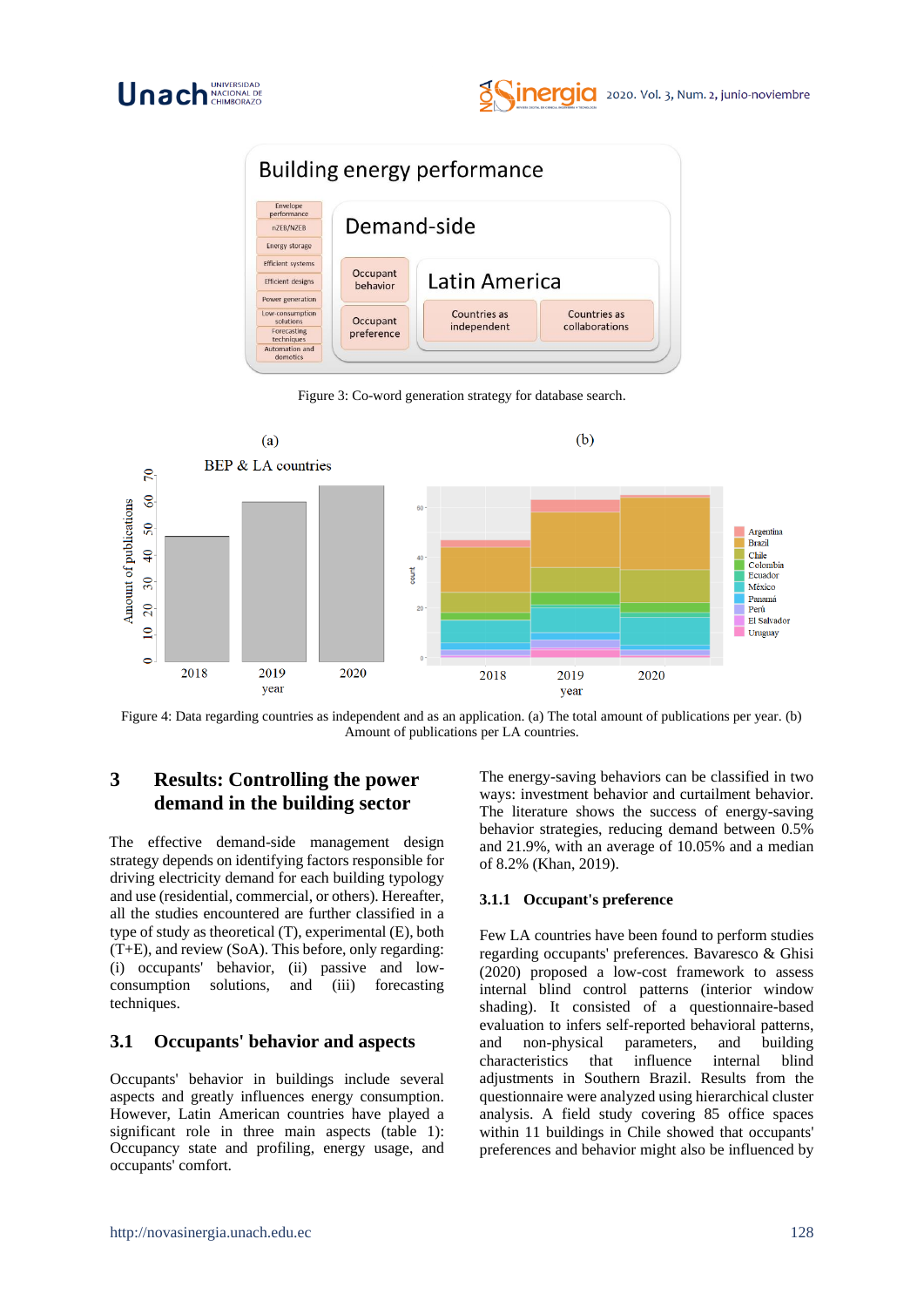# Unach **MACIONAL DI**

their spatial location within a room or building (Marín-Restrepo, Trebilcock, & Gillott, 2020).

In Brazil, Bavaresco, D'Oca, Ghisi, & Pisello (2020) assessed subjective aspects that drive occupants to control building systems in offices, HVAC, windows, and shades/blinds. These authors implemented a theoretical-driven Structural Equation Modelling approach. Subjective aspects, such as the intention and perceived behavioral control, significantly explained the effects on occupants' choices related to the control of office systems mentioned before.

#### **3.1.2 Occupancy state and profile**

Similarly, few LA countries addressed ways to determine the occupancy state and profiles in a space. Chen, Chang, Bruneau, & Sempey (2020) performed an experimental study in an office building in Italy instrumented in terms of indoor environmental parameters. Their results were statistically analyzed by implementing the clustering technique and correlation analysis. A heuristic model was developed to determine the occupancy state based on measured parameters, reaching an error of about 8% compared to the office's actual occupancy. Later, the same experimental results were employed in a theoretical study implementing a frequentist statistical analysis to establish an adequate sensor combination to determine the office's occupancy state (Mora, Fajilla, Chen, De Simone*,* 2019).

#### **3.1.3 Energy usage**

As an important aspect where the occupant behavior and preferences strongly impact buildings' energy consumption, studies focusing on energy usage or energy usage intensity (EUI) have been performed by a few LA countries. In Brazil, as in "countries as independent," Geraldi & Ghisi (2020) performed a statistical building stock model analysis. This model shows the relevance of the EUI with building characteristics, occupancy, and environmental satisfaction on energy usage patterns.

Moreover, occupants' behavior and preferences can be significantly influenced by errors (or failures) in building design and construction and operating and maintenance errors. In this regard, Borgstein, Lamberts, & Hensen (2018) analyzed energy audit results from 33 office buildings, identified 333 failures, and evaluated their impact on occupants. The identified failures concerned building design, construction, operation, and maintenance, where adaptations could mostly amend their impact on performance and occupants' satisfaction in operation and maintenance, i.e., including automated systems, rather than adaptations in the design HVAC system.



#### **3.1.4 Occupants' comfort and indoor environmental quality**

The occupants' thermal comfort or thermal satisfaction as an essential aspect that strongly impacts the occupant's behavior and preferences ultimately affects buildings' energy consumption. In fact, with the current dynamics of demographic growth, by 2050, nearly 50% of the world's population will likely reside in tropical countries (Rodríguez & D'Alessandro, 2019). In this matter, contributions have been made by LA countries based on a generalized lack of good ways to consistently evaluate the thermal comfort in cold-humid, hot-humid, tropical climates (Rodríguez & D'Alessandro, 2019; García, Olivieri, Larrumbide, & Ávila, 2019).

García *et al.* (2019) implemented 790 surveys (by applying the same survey to 72 occupants for three months) in eight naturally ventilated offices around Bogota, Colombia. Results showed that 96.58% percent of acceptability is reached for a comfortable operative temperature of 23.47°C. Similarly, in Chile, a field study using surveys and measurements was conducted in 19 buildings. The results showed that occupants adapt themselves to the indoor operative temperatures with a neutral temperature range from 19.5 °C to 24.6 °C, and the preferred temperatures range from 19.9  $\degree$ C to 24.6  $\degree$ C amongst all cases studied (Trebilcock, Soto-Muñoz, & Piggot-Navarrete, 2020). The findings of HVAC buildings in summer do not match the steady-state method of ASHRAE 55 (0.5 Clo) since the temperatures are below the range stipulated. However, they do match the TDRe comfort range.

Becerra, Jerez, Valenzuela, Garcés, & Demarco (2018) investigated the relationship between thermal comfort and indoor air quality with occupants' life quality. The Predicted Mean Vote (PMV), along with the Predicted Percentage of Dissatisfied (PPD) and the CO2 concentration, were employed as indicators for measuring thermal comfort and indoor air quality. In this case, 20 households, distributed in five socioeconomically disparate communes. The National Monitoring Network was used as a database. Information about indoor environmental variables was obtained for three winter months. Results indicated that economic inequality is quickly confirmed for thermal comfort aspects. A significant difference was encountered for the cases with the lowest income, which presented the worst conditions.

In contrast, Pérez-Fargallo *et al.* (2018) have previously assessed current thermal comfort regulations and compared them against international regulations. Results showed that users in social houses considered thermal comfort at temperatures below the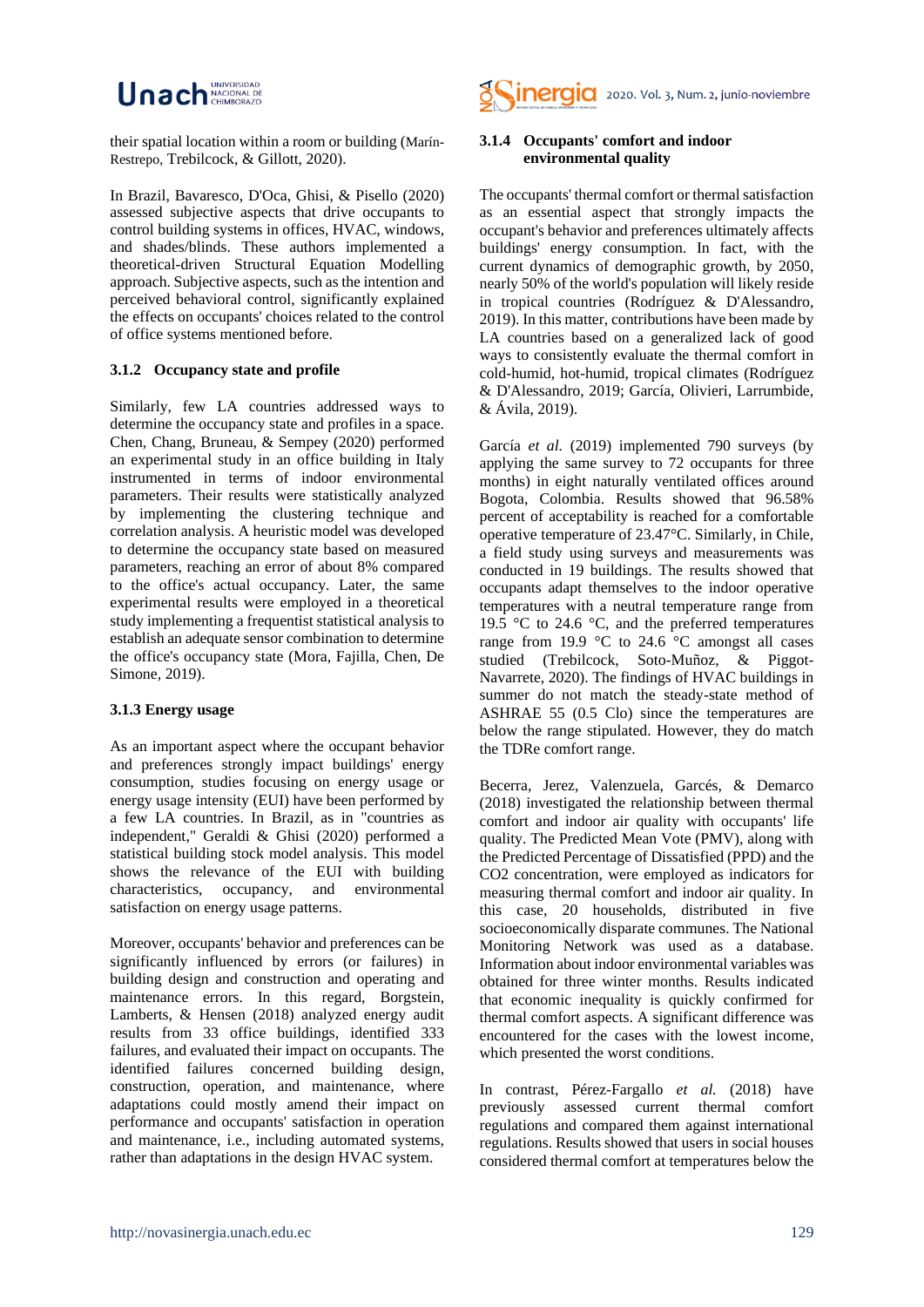# Unach **MACIONAL DI**

standards' lower limits. A new model was then proposed to fit best the thermal comfort conditions in social housing in Chile.

Moreover, different studies also focused on determining an adequate comfort temperature in Brazil (Rupp, Kim, de Dear, & Ghisi, 2018; Maykot, Rupp, & Ghisi, 2018; de Abreu-Harbich, Chaves, & Brandstetter, 2018). Maykot *et al*. (2018) aimed to determine a comfortable temperature but separately for women and men within an office building with a mixed-mode operating strategy (air-conditioned and natural ventilation) office building with full airconditioning. Here, to collect indoor environmental data, microclimate stations were installed. Results showed that the comfort temperature was 24.0 °C for women and 23.2 °C for men. In the mixed-mode operating strategy, comfort temperature was statistically higher for women than for men: 23.7 °C and 23.0 °C, respectively. On the contrary, in the fully air-conditioned building, the comfort temperature was significantly different for women and men: 24.2 °C and 23.4 °C, respectively. Similarly, de Abreu-Harbich *et al.* (2018) performed in situ measurements, recorded users' perceptions by interviewing 200 users, and conducted simulations. Approximately 69.52% of respondents were dissatisfied with natural ventilation, 60.67% with evaporative cooling, and 70.18% with air conditioning. The neutral temperature resulted in  $25.90 °C$ .

Besides addressing the lack of a useful index to evaluate thermal comfort in Brazil, Cóstola, Carreira, Fernandes, & Labaki (2019) conducted field studies on the long-term thermal performance of dwellings with no HVAC system through the introduction of an original performance indicator known as the Seasonal Thermal Sensation Vote (S-TSV). The S-TSV is based on the perceived overall thermal sensation recalled by the user of the building for specific seasons and times of day, specifically for buildings with no HVAC. Results demonstrate the capabilities of S-TSV to describe trends in building performance in this sample. Regarding buildings with or without HVAC systems, Costa, Freire, & Kiperstok (2019) investigated the reasons for installing air conditioning equipment in buildings even under adverse economic conditions and awareness of their negative environmental implications in Brazil. Results of thermal comfort indicated that 53% of the users felt comfortable, despite the poorly maintained building, diminishing the building's thermal regulation capacity.

Furthermore, a related study was performed in Mexico in four different climate zones by Rivera & Ledesma (2019), focusing on enhancing thermal comfort in



social housing. Thermal comfort levels showed poor building performance. Overheating was the primary concern for warm semi-humid and sweltering dry climates and overcooling for temperate climates.

In addition to thermal comfort, indoor environmental quality (IEQ) plays a crucial role in determining occupants' productivity. However, analyses interconnecting the building's physical, attitudinal, social, and demographic components in one study are lacking. In this regard, Chen *et al.* (2020) investigated these factors' influence on occupants' IEQproductivity belief, defined as personal subjective evaluation on the linkage between the impacts of five IEQ aspects (the quality of indoor temperature, air, natural and electric lighting, and acoustics) and productivity. A cross-sectional survey data was collected in university offices from six countries (Brazil was the only LA country). Results indicated that IEQ satisfaction is the strongest positive predictor of the IEQ-productivity belief being more robust in private offices. Men were more likely to perceive the IEQs as having a positive impact on their productivity than women.

On the contrary, women were more likely to consider all IEQs as having positive impacts on productivity than men. A few years earlier, Sant'Anna, Dos Santos, Vianna, & Romero (2018) applied semi-enclosed questionnaires to collect occupants' perceptions about the IEQ in buildings cataloged as green and conventional buildings. Results indicated that both building types of occupants could not differentiate between the green and conventional buildings, but more satisfied occupants with considered green buildings.

## **3.2 Passive and low-consumption solutions**

Regarding passive solutions implemented in buildings, they are used to improve thermal and energy performance. These solutions include vernacular architecture and bioclimatic strategies (orientation, local shading, materials, promotion of weather as natural ventilation). Depending on the type of climate, biomimicry strategies that can be applied directly to building skin and structure, and the innovations regarding building envelope layout configurations (i.e., including phase change materials (PCM) as part of the external walls and windows, or the development of new insulating materials). In this case, table 2 shows that Latin American countries have contributed mostly by investigating both the bioclimatic strategies and new envelope layout configurations.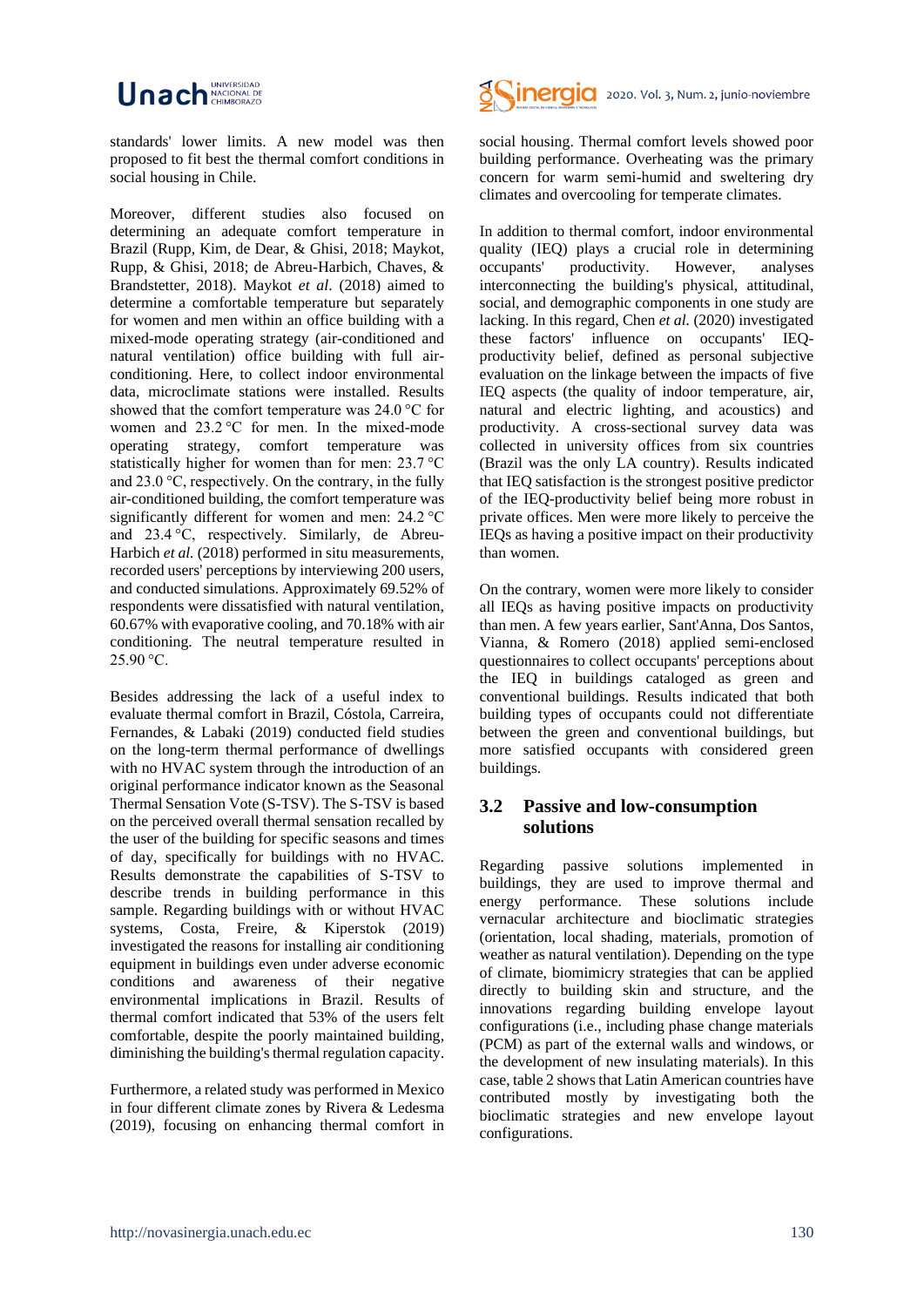



Table 1:Summary of contributions from LA countries related to occupants' behavior and aspects.

| Occupant                                  | Type of contributions with Latin-American countries       |                                                                                                     |                                                                  |                                                            |                                                                 |                                                 |                                                   |                                                |  |
|-------------------------------------------|-----------------------------------------------------------|-----------------------------------------------------------------------------------------------------|------------------------------------------------------------------|------------------------------------------------------------|-----------------------------------------------------------------|-------------------------------------------------|---------------------------------------------------|------------------------------------------------|--|
| behavior                                  |                                                           | Independent                                                                                         |                                                                  |                                                            | Collaboration                                                   |                                                 |                                                   |                                                |  |
| aspects                                   | T                                                         | E                                                                                                   | $T+E$                                                            | T                                                          | E                                                               | $T+E$                                           | SoA                                               | $T+E$                                          |  |
| Occupant<br>preference<br>(OP)            |                                                           |                                                                                                     | (Bavaresco)<br>& Ghisi.<br>2020)                                 |                                                            | (Marín-<br>Restrepo et<br><i>al.</i> , 2020)                    | (Bavaresco)<br>et al.,<br>2020)                 |                                                   |                                                |  |
| Occupancy<br>state and<br>profiles<br>OS) |                                                           |                                                                                                     |                                                                  |                                                            |                                                                 | (Chen et<br>al., 2020;<br>Mora et al.,<br>2019) | (Mora,<br>Simone,<br>Austin, $&$<br>Austin, 2020) |                                                |  |
| Energy<br>usage (EU)                      |                                                           | (Geraldi &<br>Ghisi, 2020)                                                                          |                                                                  |                                                            | (Borgstein<br>et al.,<br>2018)                                  |                                                 |                                                   | (Wong,<br>Krüger,<br>Loper, $&$<br>Mori, 2019) |  |
| Occupants'<br>comfort<br>(OC)             | (García et<br>al., 2019;<br>Sant'Anna<br>et al.,<br>2018) | (Maykot et<br><i>al.</i> , 2018;<br>Trebilcock<br><i>et al.</i> , 2020;<br>Becerra et<br>al., 2018) | (de Abreu-<br>Harbich et<br>al., 2018;<br>Costa et al.,<br>2019) | (Cóstola et<br>al., 2019;<br>Rivera &<br>Ledesma,<br>2019) | (Rupp $et$<br>al., 2018;<br>Pérez-<br>Fargallo et<br>al., 2018) |                                                 | (Rodriguez $&$<br>D'Alessandro.<br>2019)          | <i>al.</i> , 2020)                             |  |

T: Theoretical study and simulations; E: Experimental study; SoA: State of the Art (reviews).

Such low-consumption solutions are generally implemented to aid in reducing the use of conventional air conditioners. As most Latin American countries present hot and humid climates, contributions regarding new semi-passive strategies seemed crucial to lowering energy consumption and the carbon footprint.

#### **3.2.1 Biomimicry approaches**

In building applications, the implementation of biomimicry strategies, such as the problem-based and solution-based approaches, was found not to be widely addressed by LA countries in the processed literature list. However, an inspection of various biomimicry strategies to address building climaterelated challenges has been performed by Chen, Garzola, Delgado, Jiménez, & Mora (2020). This study analyzed existing organism-based strategies applied in buildings at the envelope-, structure-, shape-, and systems-level. The main idea is identifying organism-based strategies that can help coastal, arid, and humid zones in Panama. The introduction of such nature-concept-based strategies in new buildings design was then discussed and analyzed using a SWOT analysis. A potential biomimicry-based framework for its application was created.

#### **3.2.2 Envelope configurations**

From the processed literature list, in 2020, most contributions have been encountered regarding improvements to the buildings' envelope through passive solutions, mostly to reduce cooling needs (table 2). Most research studies considered the assessment of the introduction of phase change materials as part of the envelope layout in different types of climate (Triano-Juárez, Macias-Melo, Hernández-Pérez, Aguilar-Castro, & Xamán, 2020; Xamán *et al.*, 2020; Geraldo, Canaes de Aguiar, & Camarini, 2020; Bimaganbetova, Memon, & Sheriyev, 2020).

Through the implementation of numerical simulations, Triano-Juárez *et al.* (2020) found that when including PCM as an intermediate layer within a concrete roof, a reduction in the temperature of the interior surface  $(6.4 \text{ °C})$  and the heat gains  $(22.2 \text{ °C})$ was obtained when a 2 cm thickness PCM layer close to the interior surface of a gray coated roof. No significant differences were encountered for a whitecoated roof. A typical summer week of warm, humid weather in Mexico was chosen in this study. However, the PCM melting cycles were affected due to the closeness to the roof's interior surface, and its thickness increased. Moreover, incorporating a white reflective coating reduced the maximum interior surface temperature and the cooling load by 14.7– 15.4 °C, and 58.1–62.7 %, respectively. A similar numerical study, also in a concrete roof, was performed in a warm-weather zone in Mexico, but including different PCM thickness layer for Paraffin wax - MG29 (R-PCM1), N-Eicosane (R-PCM2), and Salt Hydrates (R-PCM3), and comparing results to a conventional concrete roof (Xamán *et al.,* 2020). The results showed a 57 % reduction in thermal load respecting the conventional R-C, using a 2 cm thickness R-PCM1 layer.

Moreover, a numerical simulation study was performed for eight representative cites of seven different countries with tropical savanna climates,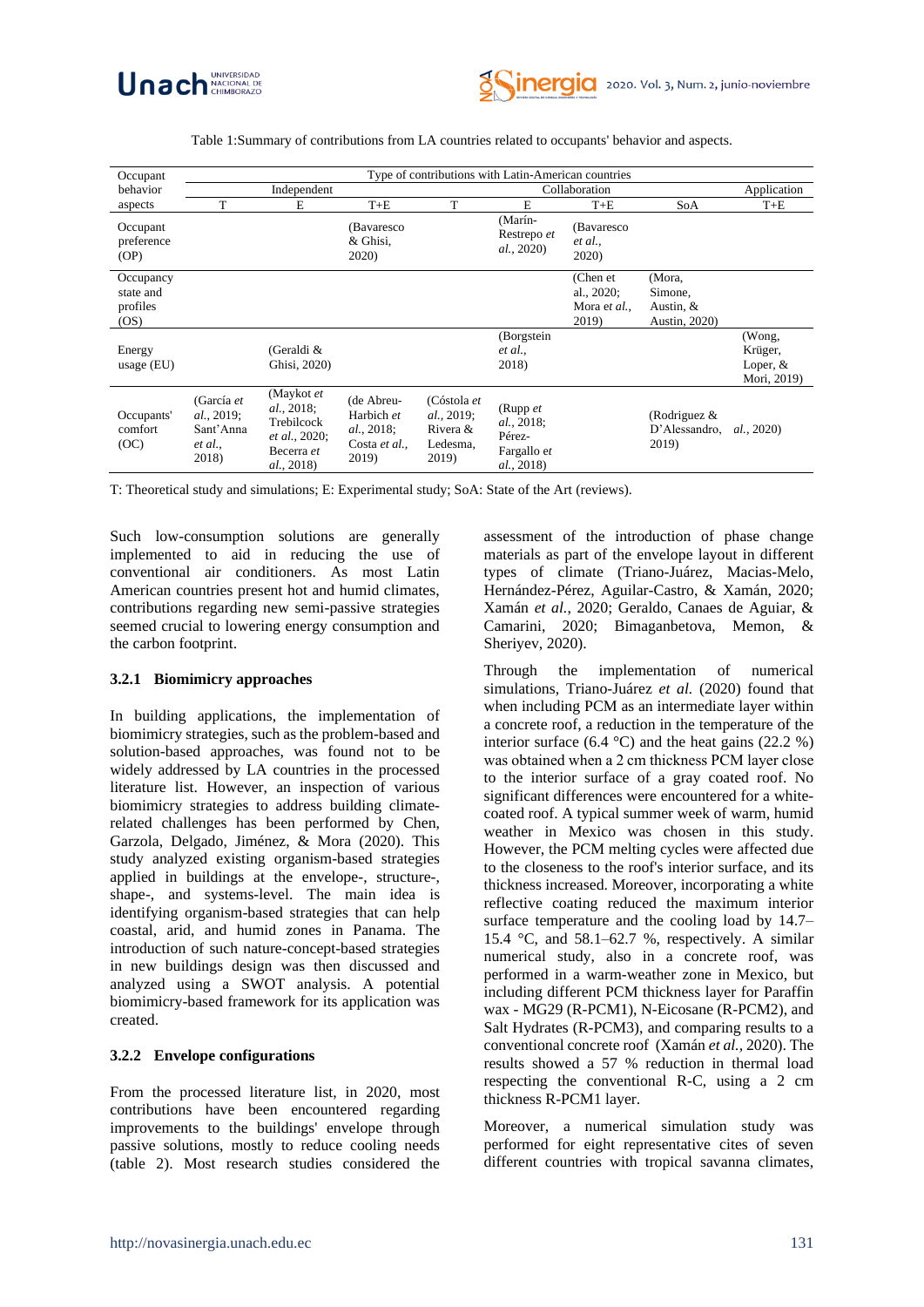

being Brazil the only LA country (Bimaganbetova *et al.,* 2020). Residential buildings' thermal behavior and energy performance were assessed using Design Builder software by integrating eleven different PCMs (PCM21 to PCM31) with different thicknesses, locations within walls, and different surface areas. Results showed that during a summer day, temperature fluctuations dropped by up to 2.76 °C even when the HVAC system was switched off. From energy analysis, for this climate zone, the PCM25 to PCM29 was found to be optimum, obtaining energy consumption reduction up to 68.63 %. Furthermore, superior energy savings were found when considering the thinner PCM layer with greater surface area and constant volume.

On the other hand, another study in Brazil investigated the thermal performance of crosslaminated timber (CLT) construction system as part of a eucalyptus heartwood panel for low-income housing under several different climate conditions (Nunes, de Melo Moura, Güths, Atem, & Giglio, 2020). The simulated envelope combinations showed that different layers and insulation could be adapted depending on the bioclimatic zone.

Furthermore, other passive strategies to reduce cooling needs have been studied recently, such as implementing solar facades (Hernández-López *et al.,* 2020) and the influence of thermal inertia in tropical climates. In a tropical wet zone in southeast Mexico, a room with a solar facade's thermal behavior was numerically assessed for a typical summer and winter day (Avendaño-Vera, Martinez-Soto, & Marincioni, 2020; Hernández-López *et al.,* 2020). By implementing computational fluid dynamic analyses, the effects and impact of vents' size, inlet air location, channel width, wall thickness, and materials were analyzed to optimize solar facade configuration. The study showed promising results when comparing consumption reduction of about 0.7 kWh/d in conventional fan equivalency. Moreover, Avendaño-Vera *et al.* (2020) determine optimum values for thermal conductivity, density, and specific heat capacity, using simulation carried out in Design-Builder for maintaining the indoor operative temperature inside the comfort range for standard dwellings in Chile. In this case, minimum values for thermal conductivity were presented as optimal for all climate zones tested. In contrast, density values depended on the climate zone. The specific heat capacity appeared not to have a significant influence on thermal comfort.

#### **3.2.3 Heating and cooling systems**

Few recent studies aimed to develop or assess lowconsumption techniques related to the building



HVAC systems to reduce the necessary heating and cooling needs (table 2). Most of the studies found performed a theoretical analysis. A numerical assessment based on EnergyPlus was performed and validated to compare the use of green (GR) and conventional roofs under eight cities in Mexico (Ávila-Hernández *et al.,* 2020). Results showed that the GR reduced the indoor temperature up to 4.7 °C in warm weather locations. The GR reduced the cooling demand by up to 99% in temperate weather locations and increased the heating demand by 25%.

On the other hand, Porta-Gándara, Fernández-Zayas, & Chargoy-del-Valle (2020) carried out an experimental study during summertime in a warm and dry zone in Mexico. They assessed the use of natural thermosiphon convective cooling during the night to aid air conditioning systems and reducing energy consumption. Results showed that such a radiative cooling strategy could be of significant help for small dwellings. Since the principle is based on a watercooling process, it enables coupling with commercial HVAC systems such as chillers.

Moreover, in a related study, an experimental assessment in a real-scale residential building during summertime in southwestern France was undertaken in collaboration with Panamanian researchers (Ortega del Rosario *et al.,* 2020). Here, the thermal performance of coupling of an air-PCM heat exchanger unit with an automated night natural ventilation strategy was evaluated in terms of indoor thermal discomfort hours and operating time. Results suggested that such an air-PCM unit reduces the rising of the indoor air temperature, thus keeping the temperature within thermal comfort levels.

#### **3.2.4 Automation and domotics**

Furthermore, concerning studies aiming at introducing strategies involving control systems. Such as automated natural ventilation strategies, i.e., natural ventilation openings activate when the outdoor temperature drops below the indoor temperature, lighting controls to maximize benefits from natural light or adaptive-thermal-comfort-based control systems. In this regard, an experimental study in a merely natural ventilated full-scale building performed during summertime in southwestern France served to evaluate, in collaboration with Panamanian researchers, different control-theoryuseful approaches to model the thermal behavior of such building (Chen *et al.*, 2020). The evaluation included the state-space, the process model, and the nonlinear representation and was based on the system identification process approach by considering only the outdoor and indoor air temperature measurements as inputs. Results showed that the nonlinear representation model fitted best with an accuracy of 71%.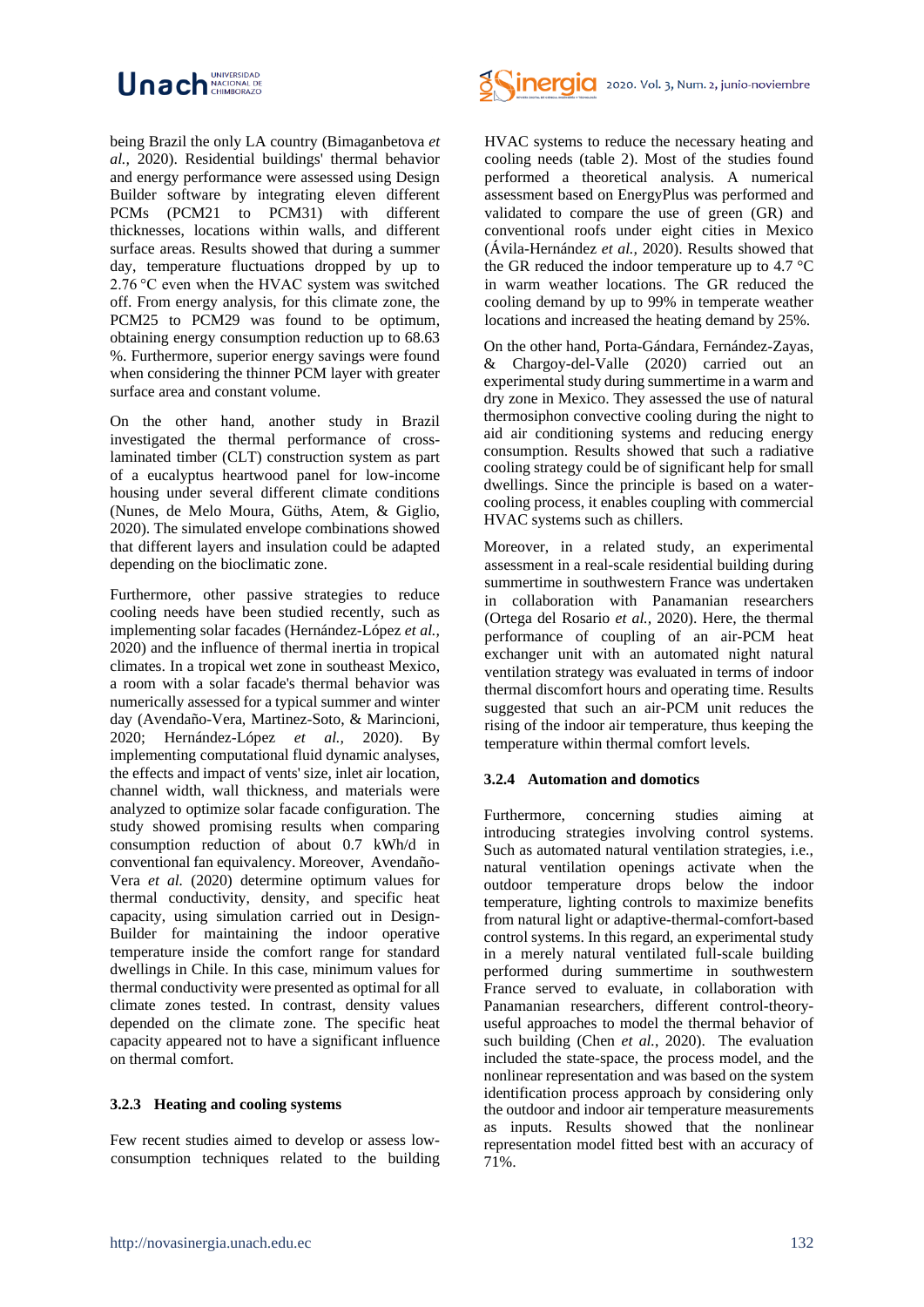



#### Table 2: Summary of contributions from LA countries related to passive and low-consumption solutions.

| Solutions       |                                                                                                                                            | Type of contributions with Latin-American countries                                                                                                                                                                                                                                                                                                                                                                                                                             |                                                                                                                                                                                                                                   |                                                                                                   |                                  |                                                                                                                     |                                               |                                                                                  |                               |                                   |
|-----------------|--------------------------------------------------------------------------------------------------------------------------------------------|---------------------------------------------------------------------------------------------------------------------------------------------------------------------------------------------------------------------------------------------------------------------------------------------------------------------------------------------------------------------------------------------------------------------------------------------------------------------------------|-----------------------------------------------------------------------------------------------------------------------------------------------------------------------------------------------------------------------------------|---------------------------------------------------------------------------------------------------|----------------------------------|---------------------------------------------------------------------------------------------------------------------|-----------------------------------------------|----------------------------------------------------------------------------------|-------------------------------|-----------------------------------|
|                 |                                                                                                                                            |                                                                                                                                                                                                                                                                                                                                                                                                                                                                                 | Independent                                                                                                                                                                                                                       |                                                                                                   |                                  | Collaboration                                                                                                       |                                               |                                                                                  | Application                   |                                   |
| Passive         | Vernacular<br>and<br>bioclimatic<br>architecture<br>(BA)<br>and<br><b>Biomimetics</b><br>approaches<br>(BioA)<br>Envelope<br>configuration | T<br>(F[lores-Larsen,<br>Filippín, & Barea,<br>2019; Maciel &<br>Carvalho, 2019;<br>González-Julián et<br>al., 2018; García<br>Kerdan et al., 2019)<br>(Arauz, Mora, &<br>Chen, 2019; de la Paz<br>Diulio, Mercader-<br>Moyano, & Gómez,<br>2019; Mazzocco,<br>Filippín, Sulaiman, &<br>Larsen, 2018;<br>Silveira, Pinto, &<br>Westphal, 2019;<br>Tubelo, Rodrigues,<br>Gillott, & Soarez<br>GonçalvesUriarte,<br>2018; Nunes et al.,<br>2020; Ramalho de<br>Freitas & Grala da | E<br>(Costa et al.,<br>2019; Soares<br>Gonçalves,<br>Roberta,<br>Mulfarth, Lima,<br>& Ferreira,<br>2018)<br>(Canto, Batista,<br>Sanchez,<br>Moreno, &<br>James, 2018;<br>Carvajal,<br>Robles, Solís,<br>Vargas, &<br>Marín, 2018; | $\mbox{T+E}$<br>(Hernández-<br>Pérez et al.,<br>2018)<br>(Uriarte-                                | SoA<br>(Chen<br>et al.,<br>2020) | T<br>(RChenossi<br>et al., 2019;<br>Dalbem et<br>al., 2019)<br>(Silvero,<br>Rodrigues,<br>&<br>Montelpare,<br>2019; | E                                             | $T+E$<br>(Chen,<br>Bruneau,<br>Sempey,<br>& Mora,<br>2019)<br>(Chen,<br>Bruneau, | $\mathbf T$<br>(Bimaganbetova | $T+E$<br>(Vicens et               |
|                 | s<br>(EC)                                                                                                                                  | Cunha, 2018; Neves,<br>Melo, & Rodrigues,<br>2019; Ceballos-<br>Fuentealba, Álvarez-<br>Miranda, Torres-<br>Fuchslocher, del<br>Campo-Hitschfeld, &<br>Díaz-Guerrero, 2019;<br>Venegas, Vasco,<br>García, & Salinas,<br>2018; Hernández-<br>López et al., 2020;<br>Triano-Juárez et al.,<br>2020; Xamán et al.,<br>2020)                                                                                                                                                        | Boutet,<br>Hernández, &<br>2019)<br>Jacobo, 2020;<br>Carvajal et al.,<br>2018; Rojas et<br>al., 2019;<br>Hernández-<br>Pérez et al.,<br>2019)                                                                                     | Flores et al.,                                                                                    |                                  | Avendaño-<br>Vera et al.,<br>2020                                                                                   |                                               | Sempey,<br>& Mora,<br>2018)                                                      | et al., 2020)                 | al., 2018)                        |
| Low-consumption | Heating and<br>cooling<br>(HVAC)                                                                                                           | (Flores-Larsen et al.,<br>2019; de Oliveira<br>Veloso, Gonçalves de<br>Souza, & dos Santos,<br>2020; Rodrigues,<br>Fernandes, Gomes,<br>Gaspar, & Costa,<br>2019; Dietz, Vera,<br>Bustamante, &<br>Flamant, 2020;<br>Salgado-Conrado &<br>Lopez-Montelongo,<br>2019)                                                                                                                                                                                                            | (Labastid,<br>Bolobosky,<br>Mogollón, &<br>James, 2018;<br>Lugo, Morales,<br>Best, Gómez,<br>García-<br>Valladares,<br>2019)                                                                                                      | (Ávila-<br>Hernández<br>et al., 2020;<br>Lugo et al.,<br>2019; Porta-<br>Gándara et<br>al., 2020) |                                  |                                                                                                                     | (Ortega<br>del<br>Rosario<br>et al.,<br>2020) |                                                                                  |                               | (Kolokotron<br>i et al.,<br>2018) |
|                 | Automation<br>and domotics<br>(AD)                                                                                                         |                                                                                                                                                                                                                                                                                                                                                                                                                                                                                 | (Bonilla,<br>Samaniego,<br>Ramos, &<br>Campbell, 2018)                                                                                                                                                                            | (Diaz-<br>Mendez et<br>al., 2018)                                                                 |                                  |                                                                                                                     |                                               | (Chen,<br>2018;<br>Chen et<br>al., 2020)                                         |                               |                                   |

T: Theoretical study and simulations; E: Experimental study; SoA: State of the Art.

# **3.3 Smart buildings forecasting techniques**

With the advent and expansion of SmartGrids and a vision of a producer-consumer (prosumer) client, the forecast extends to distributed generation, mainly from photovoltaic and wind sources, in addition to integrating them into the management of energy storage systems. The short-term forecast usually has a day-ahead horizon with the ability to forecast with great accuracy for the next 24 hours, how much generation and demand the prosumer can present.

Thus, this forecast integrated to a Demand Side Management can appropriately manage the offers to sell energy blocks, the consumption for an hourly block, and the appropriate energy balances for a building or industry on this horizon. In other words, a good forecast can reduce the uncertainty presented by a complex and dynamic electricity market, as well as the operation of the electricity grid itself (Bunn, 2000).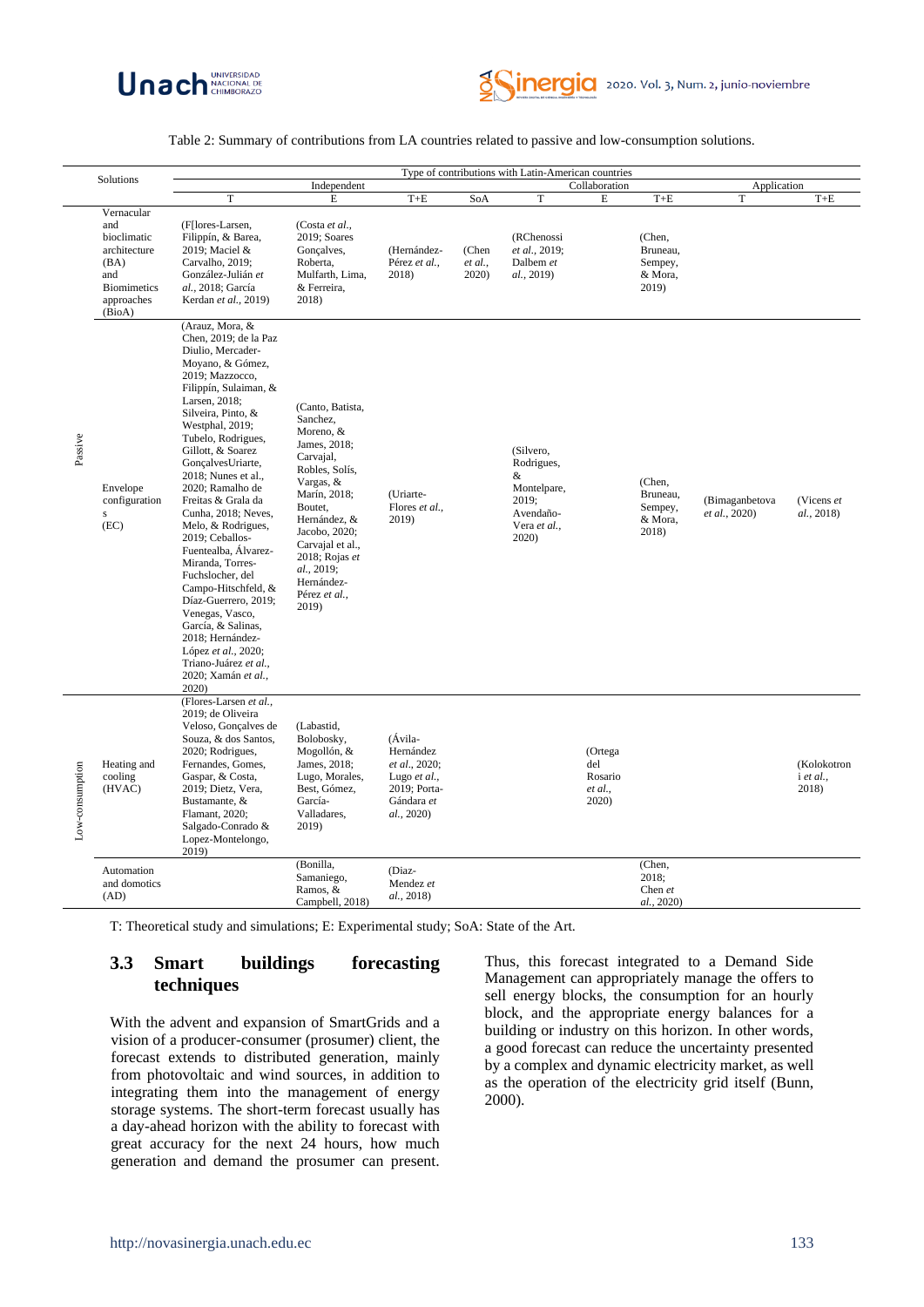

In recent years, LA countries have contributed novel proposals in Demand Side Management, forecasting models, and theoretical studies for forecasting optimization (Cruz, Alvarez, Al-Sumaiti, & Rivera, 2020; Cruz, Alvarez, Rivera, & Herrera, 2019; Diaz, Vuelvas, Ruiz, & Patino, 2019; García-Guarin *et al.*, 2019; García, Álvarez, & Rivera, 2020; García, Zambrano & Duarte, 2018; Henríquez & Kristjanpoller, 2019; Hernández & Baeza, 2019; Jiménez, Pertuz, Quintero, & Montaña, 2019; Marrero, García-Santander, Carrizo, & Ulloa, 2019; Moret, Babonneau, Bierlaire, & Maréchal, 2020; Paredes, Vargas, & Maldonado, 2020; Ramírez, Cruz, & Gutiérrez, 2019; Rocha, Silvestre, Celeste, Coura, & Rigo, 2018; Romero-Quete & Canizares, 2019; Sanhueza & Freitas, 2018; Zavadzki, Kleina, Drozda, & Marques, 2020; Zuniga-Garcia, Santamaría-Bonfil, Arroyo-Figueroa, & Batres, 2019).

Researchers from Chile proposed a method that seeks to improve the Short-Time Load Forecasting (STLF) using autoregressive integrated moving average (ARIMA) models (Marrero *et al.,* 2019). The work presented three stages to achieve the objective. First, obtain a forecasting model where cyclical patterns are removed, such as seasonal and weekly, daily, and outliers. ARIMA is used to forecast the remaining stochastic component of each hour of the day. As ARIMA is a filter with parameters to be estimated and depends on the data, particle swarm optimization (PSO) is proposed to find the optimal set of parameters. The second step is to forecast the horizon. The last stage is the mechanism of control to get a more automated process. In this work, the proposal is validated with data from two load bars of a distributed generation system in Sancti Spiritus City in Cuba. It is essential to mention that comparison was not made with other forecasting methods in this work, which is critical to validate the methods in this area of study.

Moreover, Hernández & Baeza (2019) from Chile proposed forecasting demand and distributed generation for the operation and planning of electrical systems, based on the Holt-Winters mathematical models in their additive (HWA) and multiplicative (HWM) versions. The possibility of fewer parameters than the ARIMA model, estimated utilizing the Montecarlo Method, was presented. The proposed method was validated using real demand data from a Chilean distribution company and meteorological variables: wind, temperature, and solar irradiation of a central Chile city. The proposed forecast model was used to obtain forecasts in intervals of 2, 4, 8 horizons for demand and photovoltaic generation.

An exciting and straightforward method for short-term demand forecast using the Fourier series was proposed by Garcia *et al.* (2020). In this case, residential and commercial load data from two power transformers in Colombia was used. The forecasting model was based on identifying three parameters of the Fourier series of



the historical consumption data related to various harmonic and phase orders. Another group of researchers from Colombia proposed a nonlinear symbolic regression model with differential evolutionary particle swarm optimization to make annual demand forecasts. This algorithm is an assessment with real measurements creating models that conform to 28 weather stations' load forecasting. The learning variables are loads of demand and temperatures grouped by hours for a two-year time interval.

On the other hand, a method to control demand and generation for buildings' distributed energy resources using fuzzy logic was implemented by Ramírez *et al.* (2019). It sought to deal with the problem of uncertainty in consumer behavior and environmental aspects with fuzzy logic. A fuzzy algorithm was developed, employing rules obtained from users' behavior and consumption preferences. This algorithm managed the building's distributed resources, achieved an optimal energy efficiency level, and reduced the electricity rate by up to 30%. The method was validated by a simulator of multiple smart electric managers. The simulator emulated the electrical grid of a building in Mexico City for three types of scenarios with differences differentiated by attitudes regarding energy saving and environmental awareness.

Boya (2019a) analyzed the relationship between ambient temperature and electricity demand in two areas in Panama is carried out. Two analysis tools are used: Wavelet Continuous Transform and Wavelet Coherence Transform, all from the Wavelet Analysis field. This analysis allows us to recognize consumption patterns at various levels of detail, with a scale ranging from years to hours. From the study, it is concluded that ambient temperature is a fading predictor over time. It does not influence demand all the time, a relevant finding for models that use temperature as a dependent variable, i.e., linear Regression or Neural Networks.

On the other hand, a new decomposition method of the electrical demand time series using Independent Component Analysis (ICA) was proposed by Boya (2019b). Here, this method allows for the detection of daily, weekly, seasonal, cyclical patterns, outliers, and stochastic components automatically without the assumption of any previous mathematical model. Data from Panama City was used to validate the proposal.

# **4 Discussion**

It recalls the challenges related to the demand-side management: (i) uncontrolled peaks in demand and (ii) insufficient transmission and distribution capacity in the power network. This investigation's primary motivation is to highlight the contributions made by LA countries, specifically in building energy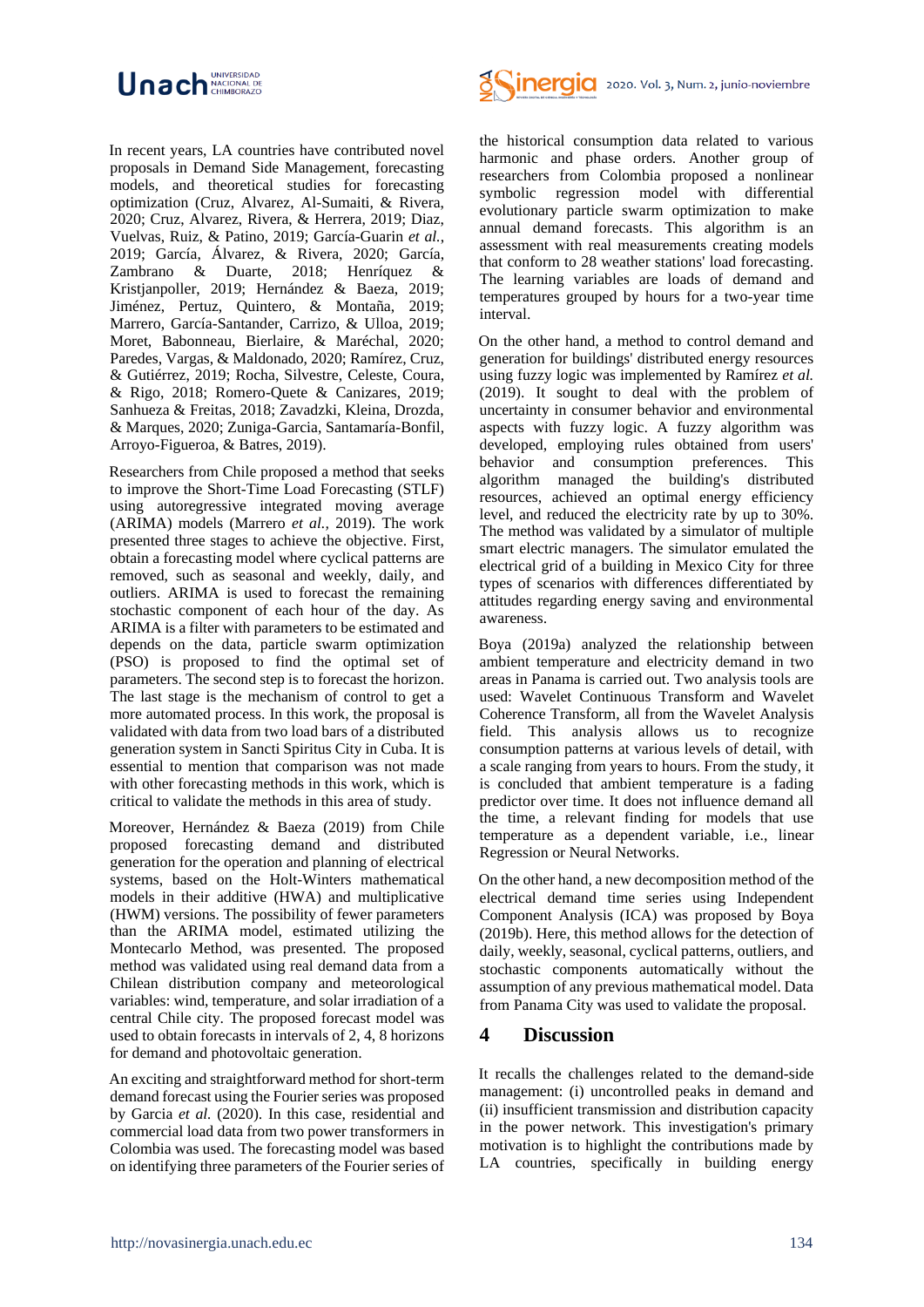



performance. As seen from the literature review, currently, the efforts made from Latin-American countries to overcome the demand-side challenges mentioned before residing in the implementation of strategies previously developed and proposed by developed countries, to carry out case studies both as independent and as collaboration.

This is the case of occupants' behavior (OB), passive and low-consumption solutions (P&LCS), and forecasting techniques (FT) (figure 5a). However, the aforementioned is not so much the case for the theoretical studies in forecasting techniques (refer to section 3.3).



Figure 5: Summary of the research areas most contributed by LA countries. (a) According to the proposed classification. (b) Among the building, energy performance aspects chose for analysis.

|          | Strengths                                                                                                                                                                                                                                                                                                                                                                                                                                                                                                                                                                                                                                                                                                                                                                                                                                                                                               | Weaknesses                                                                                                                                                                                                                                                                                                                                                                                                                               |
|----------|---------------------------------------------------------------------------------------------------------------------------------------------------------------------------------------------------------------------------------------------------------------------------------------------------------------------------------------------------------------------------------------------------------------------------------------------------------------------------------------------------------------------------------------------------------------------------------------------------------------------------------------------------------------------------------------------------------------------------------------------------------------------------------------------------------------------------------------------------------------------------------------------------------|------------------------------------------------------------------------------------------------------------------------------------------------------------------------------------------------------------------------------------------------------------------------------------------------------------------------------------------------------------------------------------------------------------------------------------------|
| Internal | 1. Most LA countries present diverse types of climate<br>within the same region.<br>2. Highly developed human resources educated in<br>developed countries.                                                                                                                                                                                                                                                                                                                                                                                                                                                                                                                                                                                                                                                                                                                                             | 1. Short investment in research and development.<br>2. A not low enough degree of analphabetism.<br>3. Lack of access to constructive and consumption data<br>makes it challenging to create a system for buildings'<br>energy consumption classification. (de Oliveira<br>Veloso et al., 2020).<br>4. Lack of incentives and finance as tax incentives,<br>green mortgages, non-financial incentives, tax-lien<br>financing, or others. |
|          | Opportunities                                                                                                                                                                                                                                                                                                                                                                                                                                                                                                                                                                                                                                                                                                                                                                                                                                                                                           | <b>Threats</b>                                                                                                                                                                                                                                                                                                                                                                                                                           |
| External | 1. The need for more field studies involving in situ<br>measurements to contrast theoretical and simulation<br>studies.<br>2. The current dynamics on the demographic growth, by<br>2050, it is likely that nearly 50% of the world's<br>population will reside in tropical countries (Rodriguez<br>& D'Alessandro, 2019).<br>3. The necessity for more suitable ways to consistently<br>evaluate the thermal comfort in cold-humid, hot-<br>humid, tropical climates.<br>4. Few implementations of biomimicry approach in<br>numerical and experimental studies.<br>5. Reduced access to constructive and consumption data<br>makes it challenging to create a system for the energy<br>consumption classification of buildings (de Oliveira<br>Veloso et al., 2020).<br>6. Increment of funding calls promoted by developed-<br>countries organizations to favor collaborations with<br>LA countries. | 1. Dependency on the development of new strategies<br>for building applications proposed by developed<br>countries.                                                                                                                                                                                                                                                                                                                      |

#### Table 3: SWOT analysis.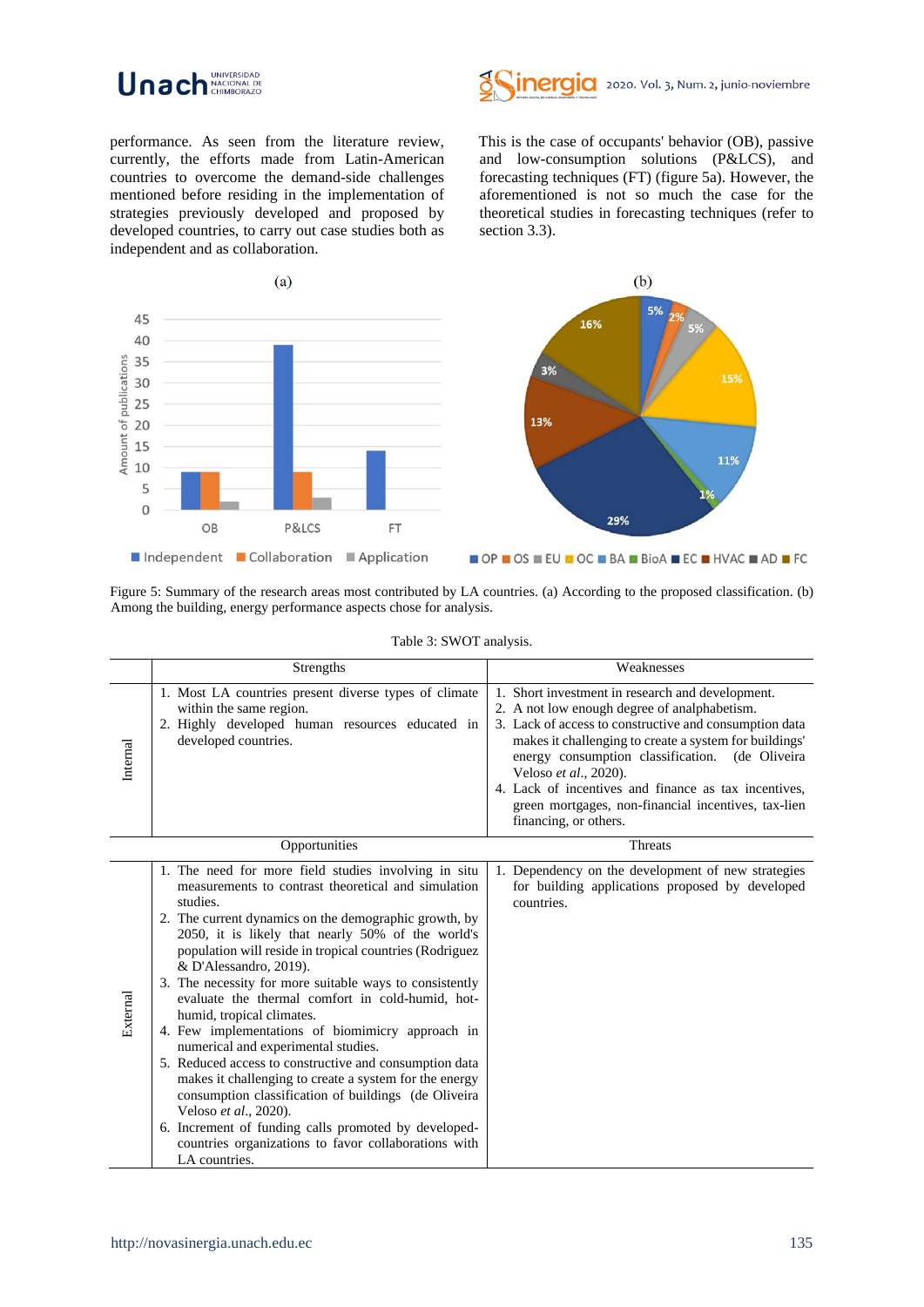#### Unach NACIONAL DE UNIVERSIDAD

The efforts made from LA countries are mainly focused on contributing to the building energy performance through envelope layout configurations (EC) with a 29%, forecasting techniques (FC) with a 16%, occupants' comfort (OC) with a 15%, heating and cooling systems (HVAC) with a 13%, and bioclimatic architecture strategies (BA) with an 11%.

Besides, such studies in building-energy-performance aspects are primarily addressed through theoretical evaluations, including mathematical formulations, numerical simulations, and energy-and-thermal performance-based simulations, followed by experimental studies using questionnaires. This approach addressing the building energy performance aspects might be explained by insufficient funding of research that only allows high-performance simulation software, but not enough to perform fullbuilding-scale experimental studies. It should be noted that starting a research study through simulations might be the safest way.

To further evaluate such results, a SWOT analysis is presented (table 3). This SWOT analysis put forward the strengths that can allow LA countries to increase their contributions to the global energy crisis and recognize the weaknesses that most of them face. Finally, some critical threats that can push back the role of LA countries.

# **5 Conclusions**

This work has focused on the efforts made by LA countries, between 2018-2020, in contributing specifically to the improvements regarding building energy performance to address current demand-side challenges. Such challenges are related to the demandside management: (i) uncontrolled peaks in demand and (ii) insufficient transmission and distribution capacity in the power network. LA contributions are classified as independent (studies with LA affiliations for LA countries), collaboration (studies with LA affiliations but not for LA countries), and application (studies with non-LA affiliations for LA countries). Studies were also classified as theoretical, experimental, the combination of both, and reviews.

The two-stage filtering methodology implemented resulted in a total of 176 documents as a starting literature list. By focusing only on occupants' aspects, passive and low-consumption solutions, and forecasting techniques for smart buildings, the processed literature list resulted in 73 studies.

Results showed that LA countries' efforts reside mostly in implementing strategies previously developed and proposed by developed countries to carry out case studies either independently or in



collaboration. The work highlights can be summarized in the following:

- Recent studies regarding the energy performance building field were mostly focused on improvements to the envelope layout configuration, forecasting techniques, and occupants' comfort.
- Such studies were mostly performed via theoretical analysis, such as the energy and thermal performance simulations and mathematical formulations.
- Most studies were identified as "independent," followed by "collaboration."

The SWOT analysis has shown that LA countries indeed have many opportunities to increase their contributions significantly. However, a crucial concern that can hold back such contribution increment relates to the short investment towards research and development.

# **References**

- Antonopoulos, I., Robu, V., Couraud, B., Kirli, D., Norbu, S., Kiprakis, A., … Wattam, S. (2020). Artificial intelligence and machine learning approaches to energy demand-side response: A systematic review. *Renewable and Sustainable Energy Reviews*, *130*(April), https://doi.org/10.1016/j.rser.2020.109899
- Arauz, J., Mora, D., & Chen, M. (2019). Impact of the Envelope Layout in the Thermal Behavior of Buildings in Panama: A Numerical Study. *2019 7th International Engineering, Sciences and Technology Conference (IESTEC)*, 209–214. https://doi.org/10.1109/IESTEC46403.2019.00-74
- Avendaño-Vera, C., Martinez-Soto, A., & Marincioni, V. (2020). Determination of optimal thermal inertia of building materials for housing in different Chilean climate zones. *Renewable and Sustainable Energy Reviews*, *131*, 110031. https://doi.org/https://doi.org/10.1016/j.rser.2020.11 0031
- Ávila-Hernández, A., Simá, E., Xamán, J., Hernández-Pérez, I., Téllez-Velázquez, E., & Chagolla-Aranda, M. A. (2020). Test box experiment and simulations of a green-roof: Thermal and energy performance of a residential building standard for Mexico. *Energy and Buildings*, *209*, 109709. https://doi.org/https://doi.org/10.1016/j.enbuild.2019 .109709
- Bavaresco, M. V., & Ghisi, E. (2020). A low-cost framework to establish internal blind control patterns and enable simulation-based user-centric design. *Journal of Building Engineering*, *28*, 101077. https://doi.org/https://doi.org/10.1016/j.jobe.2019.10 1077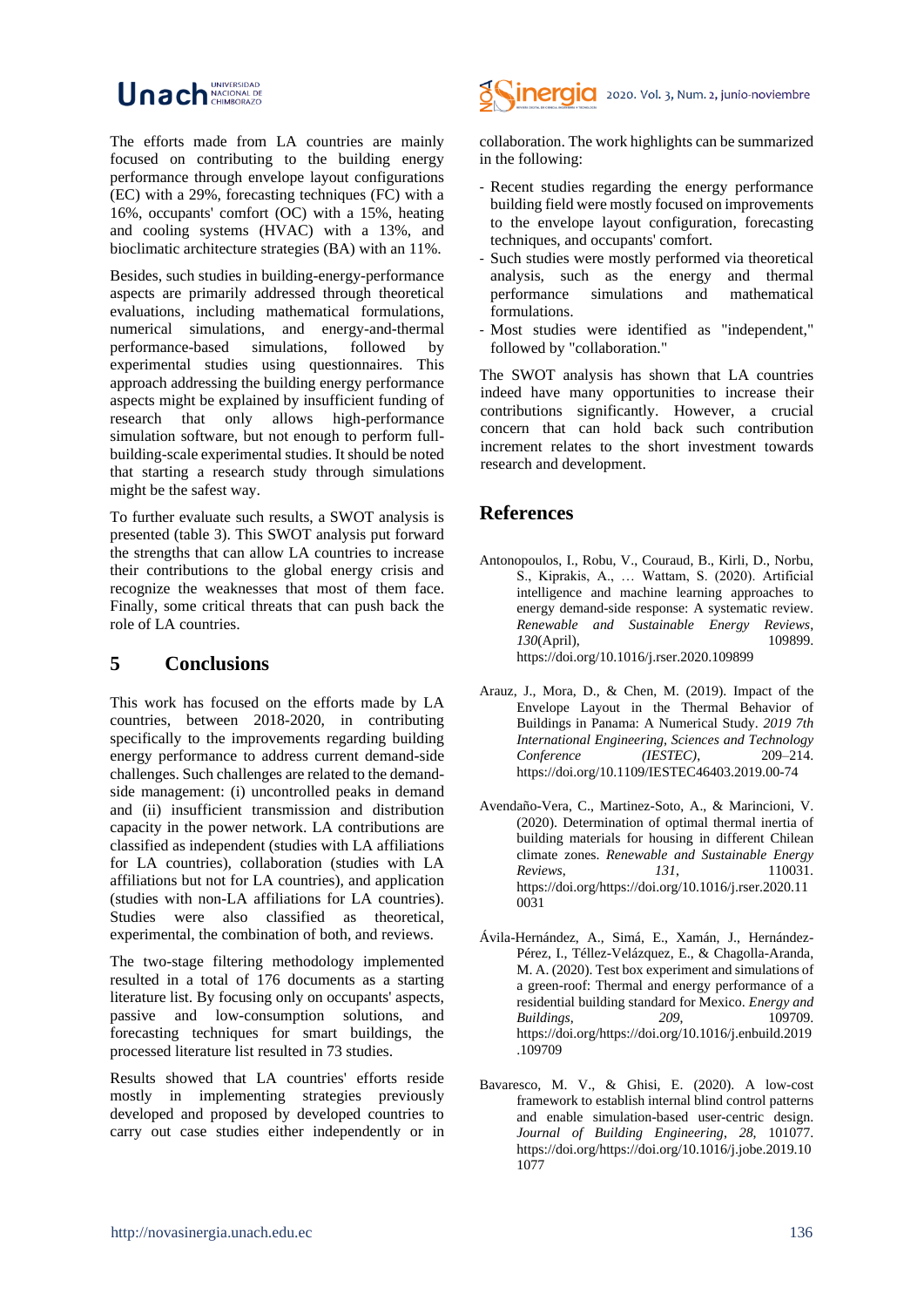#### Unach NACIONAL DE UNIVERSIDAD

- Bavaresco, M. V, D'Oca, S., Ghisi, E., & Pisello, A. L. (2020). Assessing underlying effects on the choices of adaptive behaviours in offices through an interdisciplinary framework. *Building and Environment*, *181*, 107086. https://doi.org/https://doi.org/10.1016/j.buildenv.202 0.107086
- Becerra, M., Jerez, A., Valenzuela, M., Garcés, H. O., & Demarco, R. (2018). Life quality disparity: Analysis of indoor comfort gaps for Chilean households.<br> *Energy Policy*, 121. 190-201. *Energy Policy*, *121*, 190–201. https://doi.org/https://doi.org/10.1016/j.enpol.2018.0 6.010
- Bimaganbetova, M., Memon, S. A., & Sheriyev, A. (2020). Performance evaluation of phase change materials suitable for cities representing the whole tropical savanna climate region. *Renewable Energy*, *148*, 402–416. https://doi.org/https://doi.org/10.1016/j.renene.2019. 10.046
- Bonilla, D., Samaniego, M. G., Ramos, R., & Campbell, H. (2018). Practical and low-cost monitoring tool for building energy management systems using virtual instrumentation. *Sustainable Cities and Society*, *39*, 155–162. https://doi.org/https://doi.org/10.1016/j.scs.2018.02. 009
- Borgstein, E. H., Lamberts, R., & Hensen, J. L. M. (2018). Mapping failures in energy and environmental performance of buildings. *Energy and Buildings*, *158*, 476–485. https://doi.org/https://doi.org/10.1016/j.enbuild.2017 .10.038
- Boutet, M. L., Hernández, A. L., & Jacobo, G. J. (2020). Methodology of quantitative analysis and diagnosis of higro-thermal and lighting monitoring for school buildings in a hot-humid mid-latitude climate. *Renewable Energy*, *145*, 2463–2476. https://doi.org/https://doi.org/10.1016/j.renene.2019. 08.009
- Boya, C. (2019a). Analyzing the Relationship between Temperature and Load Demand in the Regions with the Highest Electricity Consumption in the Republic of Panama. *2019 7th International Engineering, Sciences and Technology Conference (IESTEC)*, 132–137. https://doi.org/10.1109/IESTEC46403.2019.00-88
- Boya, C. (2019b). Identification of patterns of electricity consumption of the city of Panama using independent component analysis. *Proceedings - 2019 7th International Engineering, Sciences and Technology Conference, IESTEC 2019*, 155–160. https://doi.org/10.1109/IESTEC46403.2019.00-84
- Bunn, D. W. (2000). Forecasting loads and prices in competitive power markets. *Proceedings of the IEEE*,



*88*(2), 163–169. https://doi.org/10.1109/5.823996

- Canto, A., Batista, M., Sanchez, J., Moreno, M., & James, A. (2018). Aislante térmico a base de materiales orgánicos. *Revista de Iniciación Científica*, *4*, 48–51. https://doi.org/10.33412/rev-ric.v4.0.1819
- Carvajal, R., Robles, J., Solís, J., Vargas, J., & Marín, N. (2018). Sistema de análisis energético y de temperatura de las ventanas de un aula de clase con y sin aislamiento térmico. *RIC*, *4*(2), 26–30. https://doi.org/10.33412/rev-ric.v4.2.2146
- Ceballos-Fuentealba, I., Álvarez-Miranda, E., Torres-Fuchslocher, C., del Campo-Hitschfeld, M. L., & Díaz-Guerrero, J. (2019). A simulation and optimisation methodology for choosing energy efficiency measures in non-residential buildings. *Applied Energy*, *256*, 113953. https://doi.org/https://doi.org/10.1016/j.apenergy.20 19.113953
- Chen, M., Chang, I., Bruneau, D., & Sempey, A. (2020). Assessment of Different Approaches to Model the Thermal Behavior of a Passive Building via System Identification Process. In *Lecture Notes in Networks and Systems* (Vol. 112). https://doi.org/10.1007/978- 3-030-40309-6\_18
- Chen, M. (2018). *On the coupling between natural ventilation and sensible energy charge and discharge in buildings : an experimental and modeling approach* (Université de Bordeaux). Retrieved from https://tel.archives-ouvertes.fr/tel-01932939
- Chen, M., Bruneau, D., Sempey, A., & Mora, L. (2018). Statistical analysis of architectural features effects on indoor environmental conditions in a Plus Energy House prototype. *Passive and Low Energy Architecture (PLEA) - Hong Kong*. Hong Kong.
- Chen, M., Bruneau, D., Sempey, A., & Mora, L. (2019). Qualification of the Energy Charge-Discharge of a Concrete Slab in a Naturally Ventilated Building. *2019 7th International Engineering, Sciences and Technology Conference (IESTEC)*, 188–192. https://doi.org/10.1109/IESTEC46403.2019.00-78
- Chen, M., Garzola, D., Delgado, N., Jiménez, J. U., & Mora, D. (2020). Inspection of Biomimicry Approaches as an Alternative to Address Climate-Related Energy Building Challenges: A Framework for Application in Panama. *Biomimetics*, *5*(3), 40. https://doi.org/10.3390/biomimetics5030040
- Chen, C. F., Yilmaz, S., Pisello, A. L., De Simone, M., Kim, A., Hong, T., … Zhu, Y. (2020). The impacts of building characteristics, social psychological and cultural factors on indoor environment quality productivity belief. *Building and Environment*, 107189.

https://doi.org/https://doi.org/10.1016/j.buildenv.202 0.107189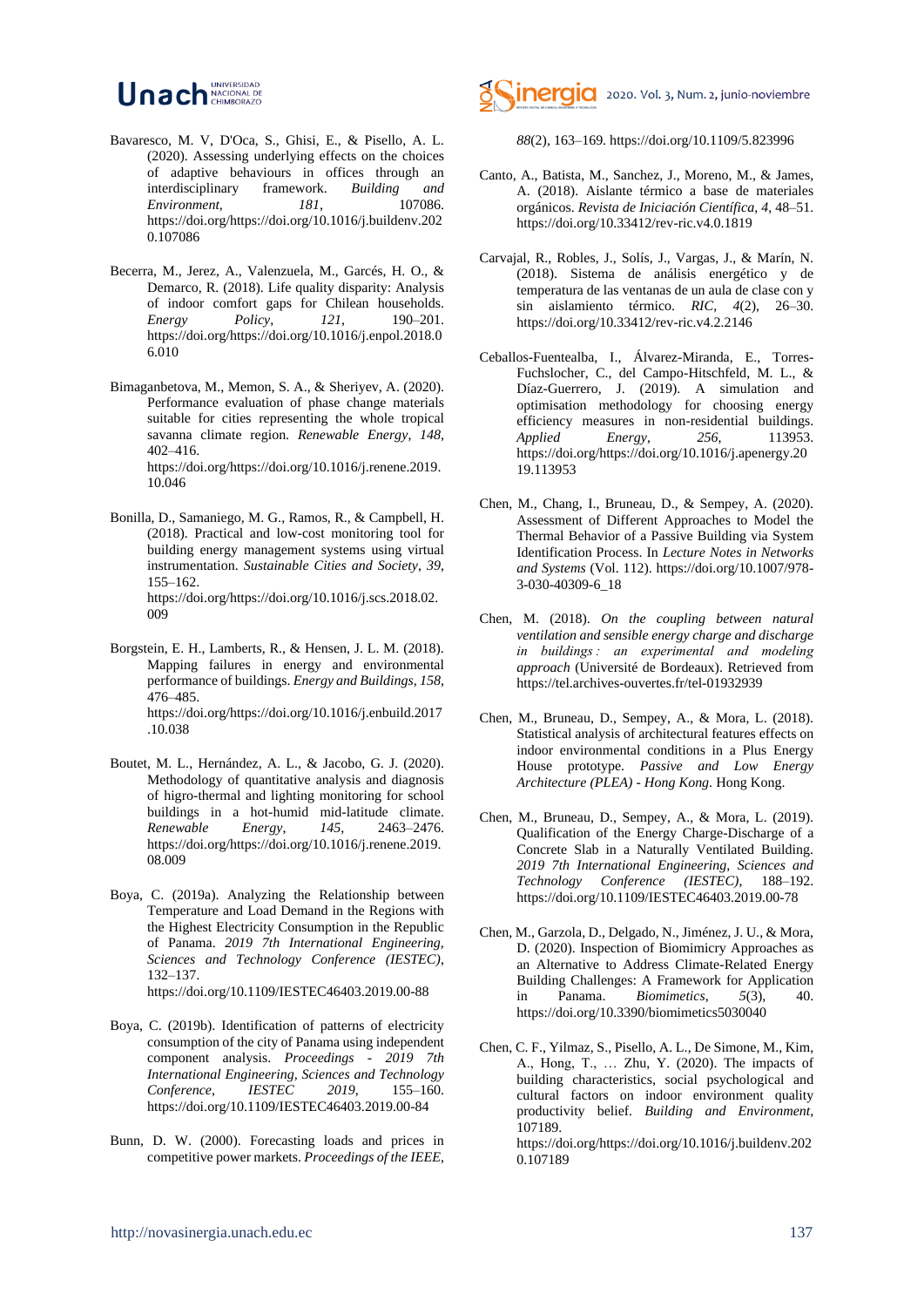#### Unacional DE UNIVERSIDAD

- Chen, M., Mora, D., Fajilla, G., De Simone, M., Austin, M. C., Mora, D., … De Simone, M. (2020). Assessment of the Sensor-fusion Technique for Occupancy Detection in a University Office. *I+D Tecnológico*, *16*(2), 2020. https://doi.org/10.33412/IDT.V16.2.2838
- Costa, M. L., Freire, M. R., & Kiperstok, A. (2019). Strategies for thermal comfort in university buildings - The case of the faculty of architecture at the Federal University of Bahia, Brazil. *Journal of Environmental Management*, *239*, 114–123. https://doi.org/https://doi.org/10.1016/j.jenvman.201 9.03.004
- Cóstola, D., Carreira, G., Fernandes, L. O., & Labaki, L. C. (2019). Seasonal Thermal Sensation Vote – An indicator for long-term energy performance of dwellings with no HVAC systems. *Energy and Buildings*, *187*, 64–76. https://doi.org/https://doi.org/10.1016/j.enbuild.2019 .01.049
- Cruz, L. M., Alvarez, D. L., Al-Sumaiti, A. S., & Rivera, S. (2020). Load curtailment optimization using the PSO algorithm for enhancing the reliability of distribution networks. *Energies*, *13*(12). https://doi.org/10.3390/en13123236
- Cruz, L. M., Alvarez, D. L., Rivera, S. R., & Herrera, F. A. (2019). Short-Term Demand Forecast Using Fourier Series. *2019 IEEE Workshop on Power Electronics and Power Quality Applications, PEPQA 2019 - Proceedings*, 3–7. https://doi.org/10.1109/PEPQA.2019.8851533
- Dalbem, R., Grala da Cunha, E., Vicente, R., Figueiredo, A., Oliveira, R., & da Silva, A. C. S. B. (2019). Optimisation of a social housing for south of Brazil: From basic performance standard to passive house concept. *Energy*, *167*, 1278–1296. https://doi.org/https://doi.org/10.1016/j.energy.2018. 11.053
- de Abreu-Harbich, L. V, Chaves, V. L. A., & Brandstetter, M. C. G. O. (2018). Evaluation of strategies that improve the thermal comfort and energy saving of a classroom of an institutional building in a tropical climate. *Building and Environment*, *135*, 257–268. https://doi.org/https://doi.org/10.1016/j.buildenv.201 8.03.017
- de la Paz Diulio, M., Mercader-Moyano, P., & Gómez, A. F. (2019). The influence of the envelope in the preventive conservation of books and paper records. Case study: Libraries and archives in La Plata, Argentina. *Energy and Buildings*, *183*, 727–738. https://doi.org/https://doi.org/10.1016/j.enbuild.2018 .11.048
- de Oliveira Veloso, A. C., Gonçalves de Souza, R. V., & dos Santos, F. N. (2020). Energy benchmarking for office building towers in mild temperate climate. *Energy*



*and Buildings*, *222*, 110059. https://doi.org/https://doi.org/10.1016/j.enbuild.2020 .110059

- Diaz-Mendez, S. E., Torres-Rodríguez, A. A., Abatal, M., Soberanis, M. A. E., Bassam, A., & Pedraza-Basulto, G. K. (2018). Economic, environmental and health co-benefits of the use of advanced control strategies for lighting in buildings of Mexico. *Energy Policy*, *113*, 401–409. https://doi.org/https://doi.org/10.1016/j.enpol.2017.1 1.028
- Diaz, J., Vuelvas, J., Ruiz, F., & Patino, D. (2019). *Modelo de predicción de demanda de energía eléctrica mediante técnicas*. *16*, 467–479.
- Dietz, A., Vera, S., Bustamante, W., & Flamant, G. (2020). Multi-objective optimization to balance thermal comfort and energy use in a mining camp located in the Andes Mountains at high altitude. *Energy*, *199*, 117121. https://doi.org/https://doi.org/10.1016/j.energy.2020. 117121
- Energy in Buildings and communities programme. (2019). *IEA EBC - Annex 79 - Occupant-Centric Building Design and Operation*. Retrieved from https://annex79.iea-ebc.org/
- Flores-Larsen, S., Filippín, C., & Barea, G. (2019). Impact of climate change on energy use and bioclimatic design of residential buildings in the 21st century in Argentina. *Energy and Buildings*, *184*, 216–229. https://doi.org/https://doi.org/10.1016/j.enbuild.2018 .12.015
- García-Guarin, J., Rodriguez, D., Alvarez, D., Rivera, S., Cortes, C., Guzman, A., … Bretas, N. (2019). Smart microgrids operation considering a variable neighborhood search: The differential evolutionary particle swarm optimization algorithm. *Energies*, *12*(16), 1–13. https://doi.org/10.3390/en12163149
- García, A., Olivieri, F., Larrumbide, E., & Ávila, P. (2019). Thermal comfort assessment in naturally ventilated offices located in a cold tropical climate, Bogotá. *Building and Environment*, *158*, 237–247. https://doi.org/https://doi.org/10.1016/j.buildenv.201 9.05.013
- García, J., Alvarez, D., & Rivera, S. (2020). Ensemble Based Optimization for Electric Demand Forecast: Genetic Programming and Heuristic Algorithms. *Revista Internacional de Métodos Numéricos Para Cálculo y Diseño En Ingeniería*, *36*(3), 1–12. https://doi.org/10.23967/j.rimni.2020.07.001
- García, J. R., Zambrano P, A. A., & Duarte, O. (2018). Implementation of an Energy Demand Forecasting Model under a Smart Grids Environment. *Proceedings of the 2018 IEEE PES Transmission and Distribution Conference and Exhibition - Latin*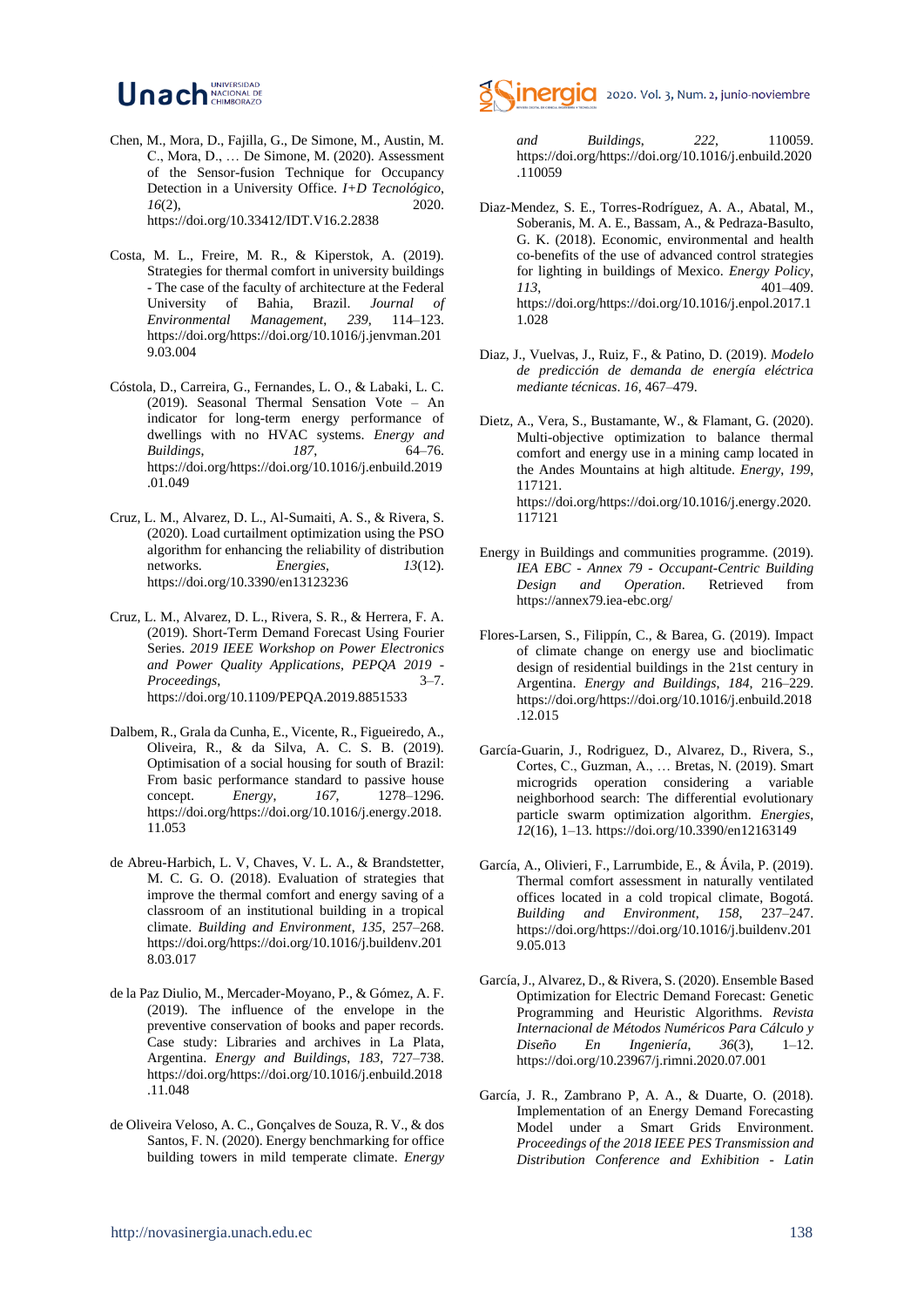

*America, T and D-LA 2018*. https://doi.org/10.1109/TDC-LA.2018.8511754

García Kerdan, I., Morillón Gálvez, D., Sousa, G., Suárez de la Fuente, S., Silva, R., & Hawkes, A. (2019). Thermodynamic and thermal comfort optimisation of a coastal social house considering the influence of the thermal breeze. *Building and Environment*, *155*, 224– 246

https://doi.org/https://doi.org/10.1016/j.buildenv.201 9.03.015

- Geraldi, M. S., & Ghisi, E. (2020). Mapping the energy usage in Brazilian public schools. *Energy and Buildings*, *224*, 110209. https://doi.org/https://doi.org/10.1016/j.enbuild.2020 .110209
- Geraldo, R. H., Canaes de Aguiar, R., & Camarini, G. (2020). Thermal performance assessment of alkaliactivated mortar boards. *Journal of Building Engineering*, *31*, 101362. https://doi.org/https://doi.org/10.1016/j.jobe.2020.10 1362
- González-Julián, E., Xamán, J., Moraga, N. O., Chávez, Y., Zavala-Guillén, I., & Simá, E. (2018). Annual thermal evaluation of a double pane window using glazing available in the Mexican market. *Applied Thermal Engineering*, *143*, 100–111. https://doi.org/https://doi.org/10.1016/j.applthermale ng.2018.07.053
- Guerra-Santin, O., Itard, L., Guerra Santin, O., Itard, L., Guerra-Santin, O., & Itard, L. (2010). Occupants' behaviour: determinants and effects on residential heating consumption. *Building Research & Information*, *38*(3), 318–338. https://doi.org/10.1080/09613211003661074
- Henríquez, J., & Kristjanpoller, W. (2019). A combined Independent Component Analysis–Neural Network model for forecasting exchange rate variation.<br>Applied Soft Computing Journal 83 *Applied Soft Computing* https://doi.org/10.1016/j.asoc.2019.105654
- Hernández-López, I., Xamán, J., Zavala-Guillén, I., Hernández-Pérez, I., Moreno-Bernal, P., & Chávez, Y. (2020). Thermal performance of a solar façade system for building ventilation in the southeast of Mexico. *Renewable Energy*, *145*, 294–307. https://doi.org/https://doi.org/10.1016/j.renene.2019. 06.026
- Hernández-Pérez, I., Xamán, J., Macías-Melo, E. V, Aguilar-Castro, K. M., Zavala-Guillén, I., Hernández-López, I., & Simá, E. (2018). Experimental thermal evaluation of building roofs with conventional and reflective coatings. *Energy and Buildings*, *158*, 569–579. https://doi.org/https://doi.org/10.1016/j.enbuild.2017 .09.085



- Hernández-Pérez, I., Zavala-Guillén, I., Xamán, J., Belman-Flores, J. M., Macias-Melo, E. V, & Aguilar-Castro, K. M. (2019). Test box experiment to assess the impact of waterproofing materials on the energy gain of building roofs in Mexico. *Energy*, *186*, 115847. https://doi.org/https://doi.org/10.1016/j.energy.2019. 07.177
- Hernández, D. A., & Baeza, J. M. (2019). Methodology for Short Term Forecasting for Demand Prediction and Renewable Energy in Electrical Distribution Systems. *IEEE CHILEAN Conference on Electrical, Electronics Engineering, Information and Communication Technologies, CHILECON 2019*, 1– 7. https://doi.org/10.1109/CHILECON47746.2019.898
- International energy agency & energy in buildings and communities programme. *Total Energy Use in Buildings: Analysis and Evaluation Methods (Annex 53) Project Summary Report*. , (2016).

7993

- International Renewable Energy Agency (IRENA). (2020). https://www.irena.org/
- Javed, F., Arshad, N., Wallin, F., Vassileva, I., & Dahlquist, E. (2012). Forecasting for demand response in smart grids: An analysis on use of anthropologic and structural data and short term multiple loads forecasting. *Applied Energy*, *96*, 150–160. https://doi.org/10.1016/j.apenergy.2012.02.027
- Jiménez, J., Pertuz, A., Quintero, C. G., & Montaña, J. (2019). *for Long-Term Demand Forecasting*. *17*(1).
- Khan, I. (2019). Energy-saving behaviour as a demand-side management strategy in the developing world: the case of Bangladesh. *International Journal of Energy and Environmental Engineering*, *10*(4), 493–510. https://doi.org/10.1007/s40095-019-0302-3
- Kolokotroni, M., Shittu, E., Santos, T., Ramowski, L., Mollard, A., Rowe, K., Novieto, D. (2018). Cool roofs: High tech low cost solution for energy efficiency and thermal comfort in low rise low income houses in high solar radiation countries. *Energy and Buildings*, *176*, 58–70. https://doi.org/https://doi.org/10.1016/j.enbuild.2018 .07.005
- Labastid, D., Bolobosky, M., Mogollón, L., & James, A. (2018). Implementación de un Intercambiador de Calor en Techos de Zinc. *KEG*, *3*(1), 747. https://doi.org/10.18502/keg.v3i1.1478
- Lugo, S., Morales, L. I., Best, R., Gómez, V. H., & García-Valladares, O. (2019). Numerical simulation and experimental validation of an outdoor-swimmingpool solar heating system in warm climates. *Solar Energy*, *189*, 45–56. https://doi.org/https://doi.org/10.1016/j.solener.2019 .07.041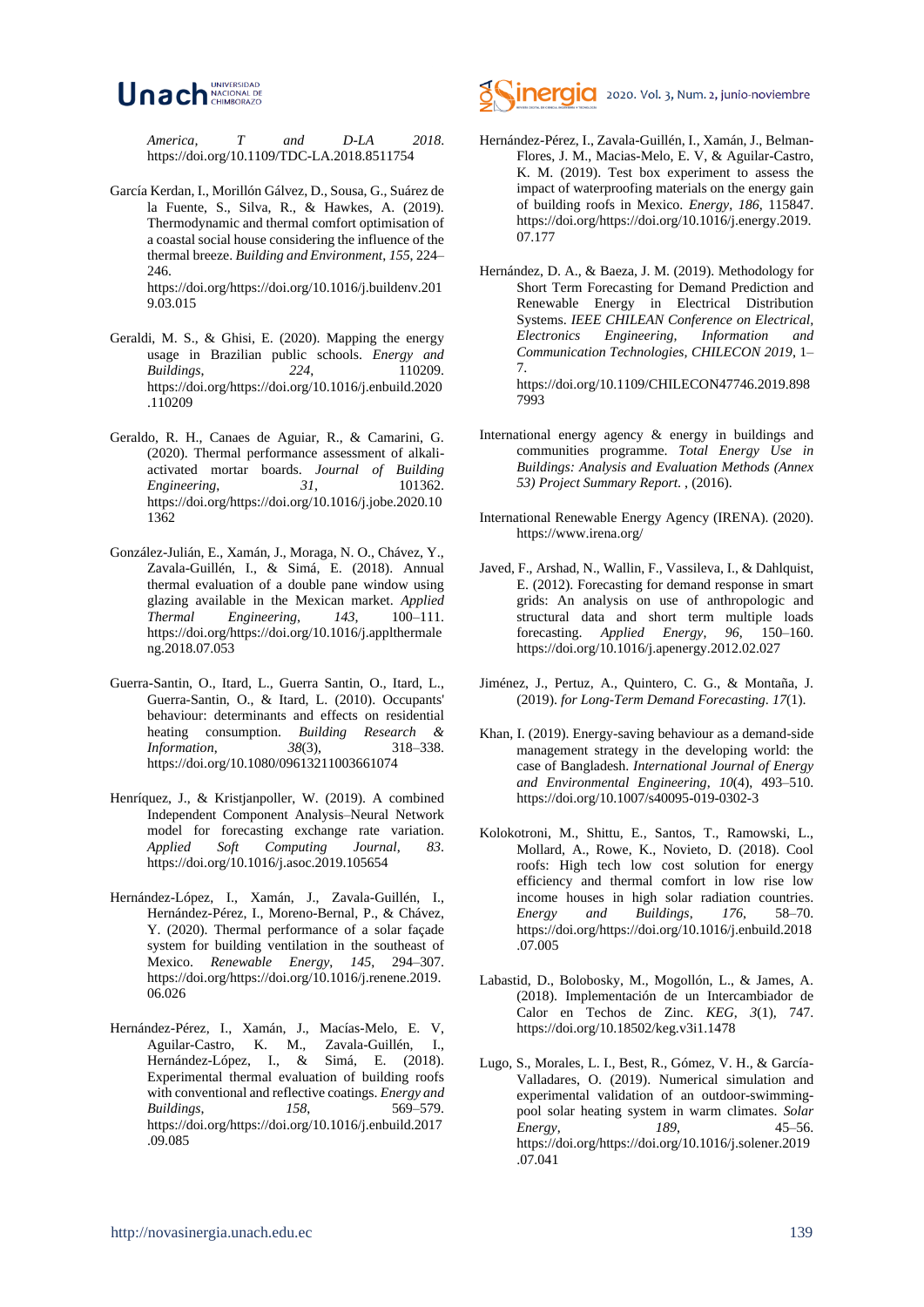#### Unach NACIONAL DE UNIVERSIDAD

- Maciel, A. C. F., & Carvalho, M. T. (2019). Operational energy of opaque ventilated façades in Brazil. *Journal of Building Engineering*, *25*, 100775. https://doi.org/https://doi.org/10.1016/j.jobe.2019.10 0775
- Marín-Restrepo, L., Trebilcock, M., & Gillott, M. (2020). Occupant action patterns regarding spatial and human factors in office environments. *Energy and Buildings*, *214*, 109889. https://doi.org/https://doi.org/10.1016/j.enbuild.2020 .109889
- Marrero, L., García-Santander, L., Carrizo, D., & Ulloa, F. (2019). An Application of Load Forecasting Based on ARIMA Models and Particle Swarm Optimization. *2019 11th International Symposium on Advanced Topics in Electrical Engineering, ATEE 2019*. https://doi.org/10.1109/ATEE.2019.8724891
- Maykot, J. K., Rupp, R. F., & Ghisi, E. (2018). Assessment of gender on requirements for thermal comfort in office buildings located in the Brazilian humid subtropical climate. *Energy and Buildings*, *158*, 1170–1183. https://doi.org/https://doi.org/10.1016/j.enbuild.2017 .11.036
- Mazzocco, M. P., Filippín, C., Sulaiman, H., & Larsen, S. F. (2018). Performance energética de una vivienda social en Argentina y su rehabilitación basada en simulación térmica TT - Energy performance of a social dwelling in Argentina and its retrofitting based on thermal simulation. *Ambiente Construído*, *18*(4), 215–235. https://doi.org/10.1590/s1678- 86212018000400302
- Mora, D., Carpino, C., & De Simone, M. (2017). Energy consumption of residential buildings and occupancy profiles. A case study in Mediterranean climatic conditions. *Energy Efficiency*, *11*(1), 1–25. https://doi.org/10.1007/s12053-017-9553-0
- Mora, D., Carpino, C., & De Simone, M. (2015). Behavioral and physical factors influencing energy building performances in Mediterranean climate. *Energy Procedia*, *78*, 603–608. https://doi.org/10.1016/j.egypro.2015.11.033
- Mora, D., Fajilla, G., Chen, M., De Simone, M. (2019). Occupancy patterns obtained by heuristic approaches: cluster analysis and logical flowcharts. A case study in a university office. *Energy and Buildings*, *186*, 147–168. https://doi.org/10.1016/j.enbuild.2019.01.023
- Mora, D., De Simone, M. De, Austin, M. C., & Austin, C. (2020). Tecnologías para la detección de ocupación en edificios. *Prisma Tecnológico*, *11*(1), 17–22. https://doi.org/10.33412/pri.v11.1.2530
- Moret, S., Babonneau, F., Bierlaire, M., & Maréchal, F. (2020). Overcapacity in European power systems:



Analysis and robust optimization approach. *Applied Energy*, *259*(October), 113970. https://doi.org/10.1016/j.apenergy.2019.113970

- Neves, L. O., Melo, A. P., & Rodrigues, L. L. (2019). Energy performance of mixed-mode office buildings: Assessing typical construction design practices. *Journal of Cleaner Production*, *234*, 451–466. https://doi.org/https://doi.org/10.1016/j.jclepro.2019. 06.216
- Nunes, G., de Melo Moura, J. D., Güths, S., Atem, C., & Giglio, T. (2020). Thermo-energetic performance of wooden dwellings: Benefits of cross-laminated timber in Brazilian climates. *Journal of Building Engineering*, *32*, 101468. https://doi.org/https://doi.org/10.1016/j.jobe.2020.10 1468
- OLADE, O. L. de E., BID, & CEPAL. (2017). *Eficiencia Energética en América Latina y el Caribe: Avances y Oportunidades*.
- Ortega del Rosario, M., Chen, M., Bruneau, D., Nadeau, J. P., Sébastian, P., & Jaupard, D. (2020). Operation assessment of an air-PCM unit for summer thermal comfort in a naturally ventilated building. *Architectural Science Review*, *0*(0), 1–10. https://doi.org/10.1080/00038628.2020.1794782
- Paredes, G., Vargas, L., & Maldonado, S. (2020). Reconfiguration and reinforcement allocation as applied to hourly medium-term load forecasting of distribution feeders. *IET Generation, Transmission and Distribution*, *14*(9), 1791–1798. https://doi.org/10.1049/iet-gtd.2018.7127
- Pérez-Fargallo, A., Pulido-Arcas, J. A., Rubio-Bellido, C., Trebilcock, M., Piderit, B., & Attia, S. (2018). Development of a new adaptive comfort model for low income housing in the central-south of chile. *Energy and Buildings*, *178*, 94–106. https://doi.org/https://doi.org/10.1016/j.enbuild.2018 .08.030
- Porta-Gándara, M. A., Fernández-Zayas, J. L., & Chargoydel-Valle, N. (2020). Thermosiphon radiation capacity modelling for the cooling of dwellings. *Case Studies in Thermal Engineering*, *21*, 100724. https://doi.org/https://doi.org/10.1016/j.csite.2020.10 0724
- Ramalho de Freitas, J., & Grala da Cunha, E. (2018). Thermal bridges modeling in South Brazil climate: Three different approaches. *Energy and Buildings*, *169*, 271–282. https://doi.org/https://doi.org/10.1016/j.enbuild.2018 .03.044
- Ramírez, M. A., Cruz, P. P., & Gutiérrez, A. M. (2019). Fuzzy logic smart electric manager for building energy efficiency. *IEEE International Symposium on Industrial Electronics*, *2019*-*June*, 1562–1567.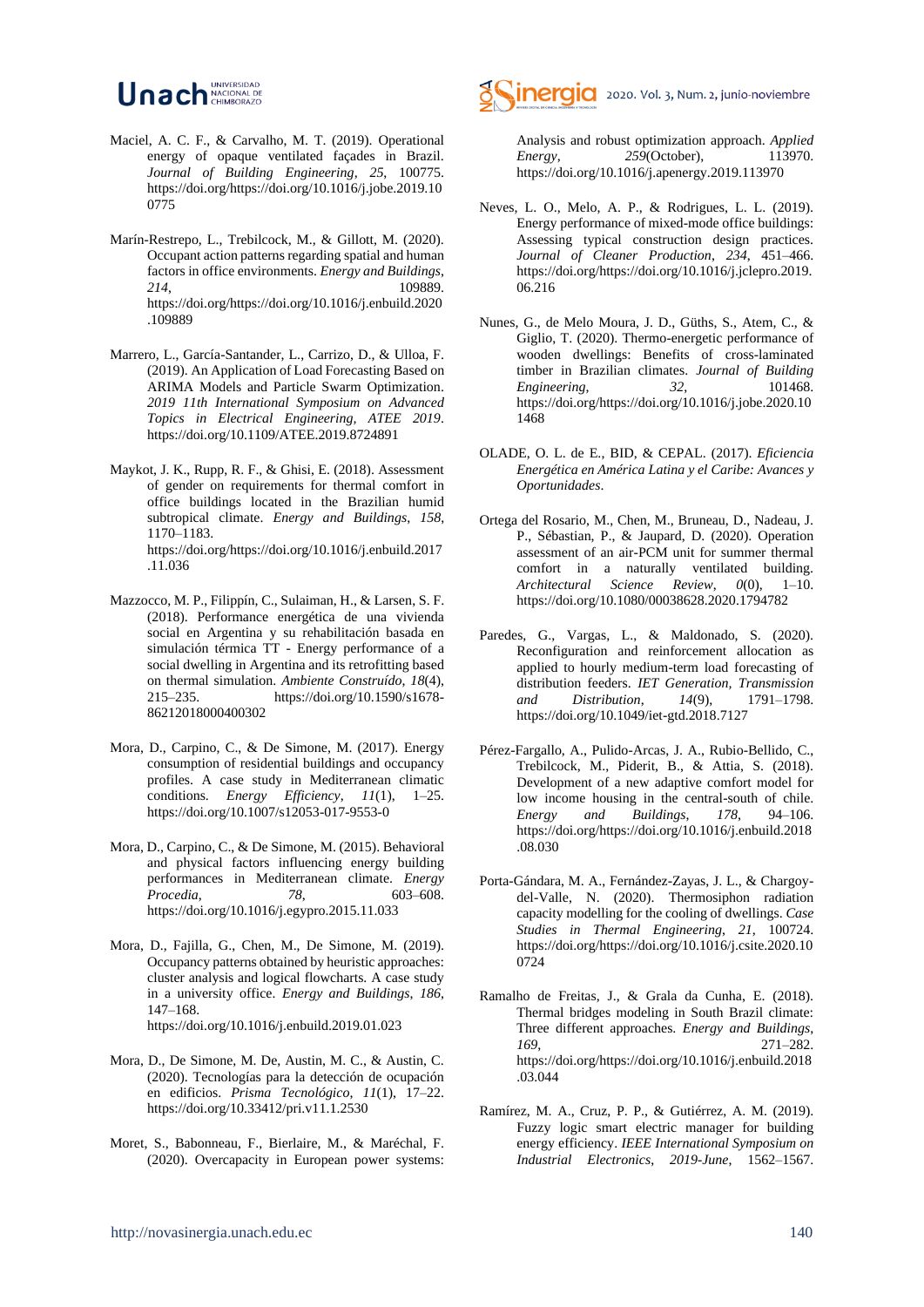

https://doi.org/10.1109/ISIE.2019.8781272

- Rivera, R. M., & Ledesma, G. (2019). Improvement of Thermal Comfort by Passive Strategies. Case Study: Social Housing in Mexico. *International Journal of Structural and Civil Engineering Research*, 227–233. https://doi.org/10.18178/ijscer.8.3.227-233
- Rocha, H. R. O., Silvestre, L. J., Celeste, W. C., Coura, D. J. C., & Rigo, L. O. (2018). Forecast of distributed electrical generation system capacity based on seasonal micro generators using ELM and PSO. *IEEE Latin America Transactions*, *16*(4), 1136–1141. https://doi.org/10.1109/TLA.2018.8362148
- Rodrigues, E., Fernandes, M. S., Gomes, Á., Gaspar, A. R., & Costa, J. J. (2019). Performance-based design of multi-story buildings for a sustainable urban environment: A case study. *Renewable and Sustainable Energy Reviews*, *113*, 109243. https://doi.org/https://doi.org/10.1016/j.rser.2019.10 9243
- Rodríguez, C. M., & D'Alessandro, M. (2019). Indoor thermal comfort review: The tropics as the next frontier. *Urban Climate*, *29*, 100488. https://doi.org/https://doi.org/10.1016/j.uclim.2019.1 00488
- Rojas, C., Cea, M., Iriarte, A., Valdés, G., Navia, R., & Cárdenas-R, J. P. (2019). Thermal insulation materials based on agricultural residual wheat straw and corn husk biomass, for application in sustainable buildings. *Sustainable Materials and Technologies*, *20*, e00102. https://doi.org/https://doi.org/10.1016/j.susmat.2019. e00102
- Romero-Quete, D., & Canizares, C. A. (2019). An Affine Arithmetic-Based Energy Management System for Isolated Microgrids. *IEEE Transactions on Smart Grid*, *10*(3), 2989–2998. https://doi.org/10.1109/TSG.2018.2816403
- Rossi, M. M., Oliveira Favretto, A. P., Grassi, C., DeCarolis, J., Cho, S., Hill, D., … Ranjithan, R. (2019). Metamodels to assess the thermal performance of naturally ventilated, low-cost houses in Brazil. *Energy and Buildings*, *204*, 109457. https://doi.org/https://doi.org/10.1016/j.enbuild.2019 .109457
- Rupp, R. F., Kim, J., de Dear, R., & Ghisi, E. (2018). Associations of occupant demographics, thermal history and obesity variables with their thermal comfort in air-conditioned and mixed-mode ventilation office buildings. *Building and Environment*, *135*, 1–9. https://doi.org/https://doi.org/10.1016/j.buildenv.201 8.02.049
- Salgado-Conrado, L., & Lopez-Montelongo, A. (2019). Barriers and solutions of solar water heaters in



Mexican household. *Solar Energy*, *188*, 831–838. https://doi.org/https://doi.org/10.1016/j.solener.2019 .06.021

- Sanhueza, S. M. R., & Freitas, S. C. L. (2018). Overvoltage forecast in a urban distribution power grid considering PV systems conection. *IEEE Latin America Transactions, 16(8),* https://doi.org/10.1109/TLA.2018.8528238
- Sant'Anna, D. O., Dos Santos, P. H., Vianna, N. S., & Romero, M. A. (2018). Indoor environmental quality perception and users' satisfaction of conventional and green buildings in Brazil. *Sustainable Cities and Society*, *43*, 95–110. https://doi.org/https://doi.org/10.1016/j.scs.2018.08. 027
- Silva, A. S., & Ghisi, E. (2020). Estimating the sensitivity of design variables in the thermal and energy performance of buildings through a systematic procedure. *Journal of Cleaner Production*, *244*, 118753. https://doi.org/https://doi.org/10.1016/j.jclepro.2019. 118753
- Silveira, V. D. C., Pinto, M. M., & Westphal, F. S. (2019). Influence of environmental factors favorable to the development and proliferation of mold in residential buildings in tropical climates. *Building and Environment*, *166*, 106421. https://doi.org/https://doi.org/10.1016/j.buildenv.201 9.106421
- Silvero, F., Rodrigues, F., & Montelpare, S. (2019). A parametric study and performance evaluation of energy retrofit solutions for buildings located in the hot-humid climate of Paraguay—sensitivity analysis.<br>*Energies.* 12(3). 427. *Energies*, *12*(3), 427. https://doi.org/10.3390/en12030427
- Soares Gonçalves, J. C., Roberta, M. D., Mulfarth, K., Lima, G. L., & Ferreira, A., (2018). Revealing the thermal environmental quality of the high-density residential tall building from the Brazilian bioclimatic modernism: The case-study of Copan building. *Energy and Buildings*, *175*, 17–29. https://doi.org/https://doi.org/10.1016/j.enbuild.2018 .06.054
- Trebilcock, M., Soto-Muñoz, J., & Piggot-Navarrete, J. (2020). Evaluation of thermal comfort standards in office buildings of Chile: Thermal sensation and preference assessment. *Building and Environment*, *183*, 107158. https://doi.org/https://doi.org/10.1016/j.buildenv.202 0.107158
- Triano-Juárez, J., Macias-Melo, E. V, Hernández-Pérez, I., Aguilar-Castro, K. M., & Xamán, J. (2020). Thermal behavior of a phase change material in a building roof with and without reflective coating in a warm humid zone. *Journal of Building Engineering*, 101648.